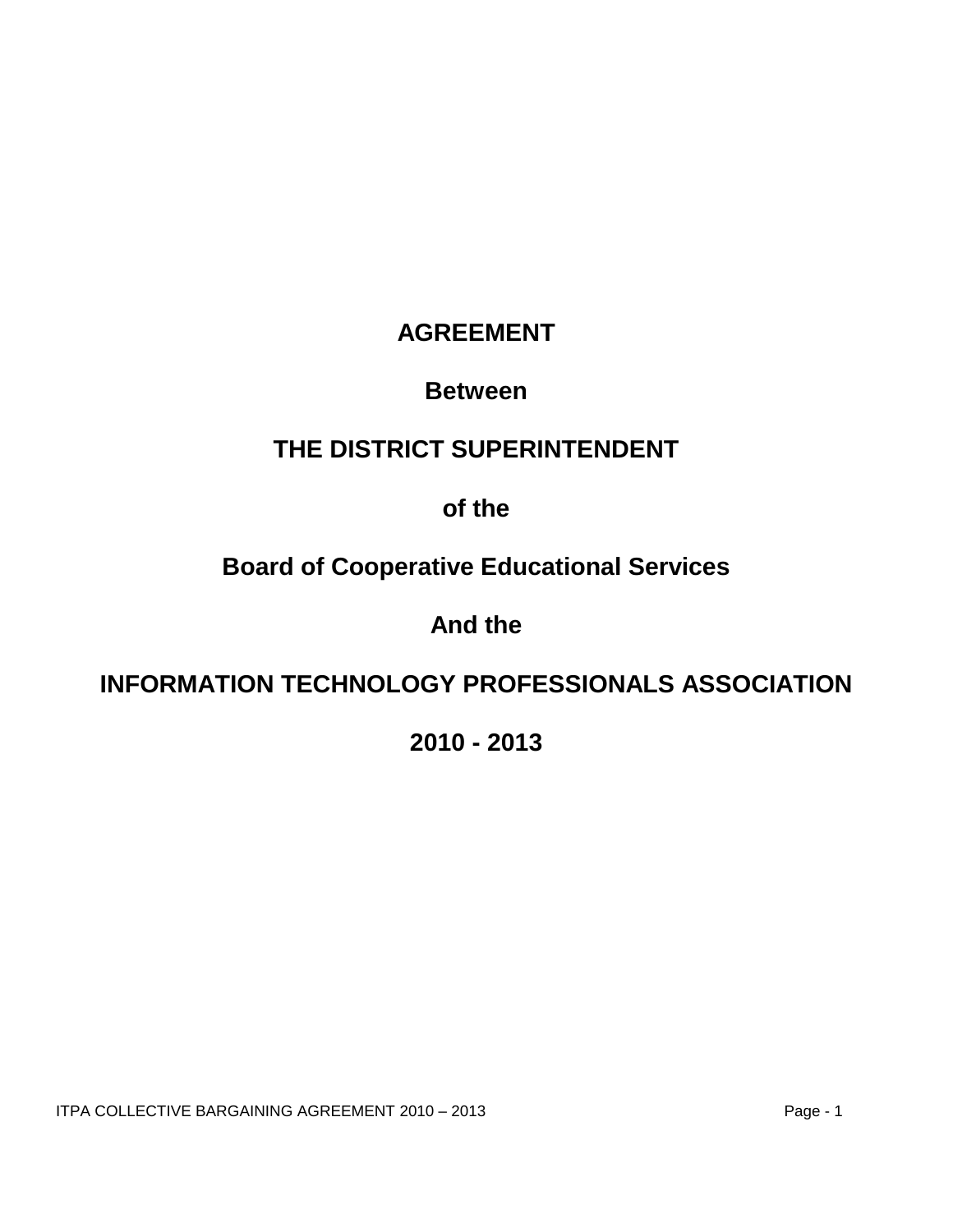# **Table of Contents**

| Article 1  |  |
|------------|--|
| Article 2  |  |
| Article 3  |  |
| Article 4  |  |
| Article 5  |  |
| Article 6  |  |
| Article 7  |  |
| Article 8  |  |
| Article 9  |  |
| Article 10 |  |
| Article 11 |  |
| Article 12 |  |
| Article 13 |  |
| Article 14 |  |
| Article 15 |  |
| Article 16 |  |
| Article 17 |  |
| Article 18 |  |
| Article 19 |  |
| Article 20 |  |
| Article 21 |  |
| Article 22 |  |
| Article 23 |  |
| Article 24 |  |
| Article 25 |  |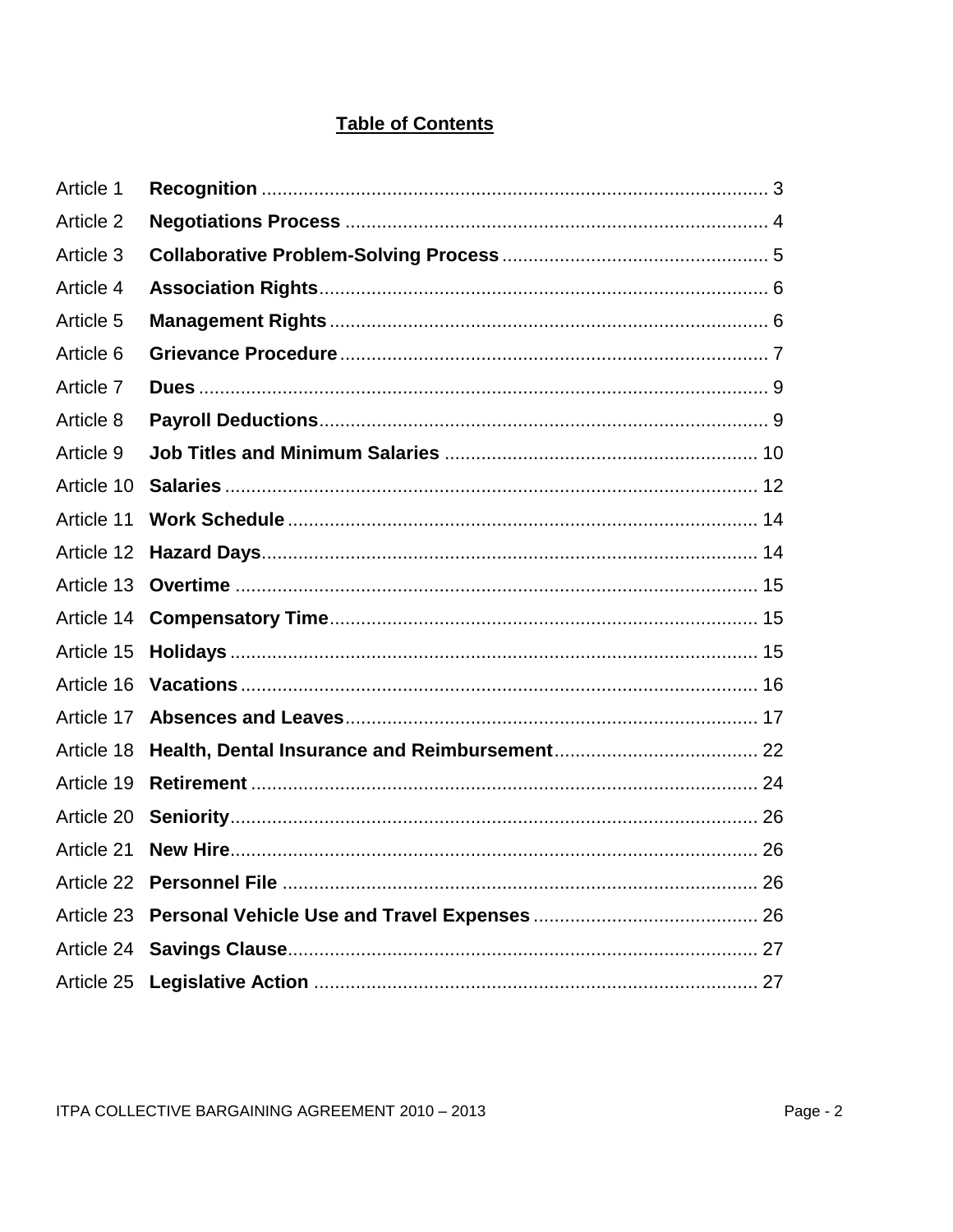This agreement is made and entered into by and between the BOARD OF COOPERATIVE EDUCATIONAL SERVICES, SOLE SUPERVISORY DISTRICT ("BOCES") and the INFORMATION TECHNOLOGY PROFESSIONALS ASSOCIATION ("ITPA"); and has as its purpose harmonious relations between the BOCES and the ITPA, the establishment of an equitable and peaceful procedure for the resolution of disputes, and the establishment of rates of pay, hours, and other conditions of employment.

# Article 1 **Recognition**

### A. Recognition of ITPA

The Board of Cooperative Educational Services, Sole Supervisory District recognizes the Information Technology Professionals Association as the sole and exclusive negotiating representative for all full-time employees in the defined bargaining unit as described in Section D of this Article. The BOCES will not negotiate or meet with any other employee organization in the determination of salaries, hours of work, fringe benefits, or any other terms and conditions of employment, or for the administration of grievances and disputes arising thereunder. The BOCES and the ITPA agree to the above pursuant to section 208 of Civil Service Law.

- B. The ITPA affirms that it does not assert the right to strike against the BOCES and it shall not cause, instigate, encourage nor condone a strike.
- C. The parties agree that no person will be penalized in any way or suffer any professional disadvantage by reason of participation in the Collective Bargaining Unit, as representative, bargaining agent or duly elected officer.

### D. Collective Bargaining Unit

For the purpose of this Collective Bargaining Agreement ("Agreement"), the term "Employee(s)" shall mean personnel working for BOCES in the following titles at least twenty (20) hours per week on a regular, scheduled basis:

Administrative Services Coordinator Applications Trainer Computer Operator Computer Programmer Computer Operator/Programmer Computer Programmer/Analyst Computer Services Coordinator Computer Services Specialist Computer Systems Assistant Media Service Coordinator Data Entry Machine Operator Distance Learning Program Coordinator Distance Learning Technical Assistant Educational Services Coordinator Fiscal Manager – Level 1 Fiscal Manager – Level 2 Graphics Assistant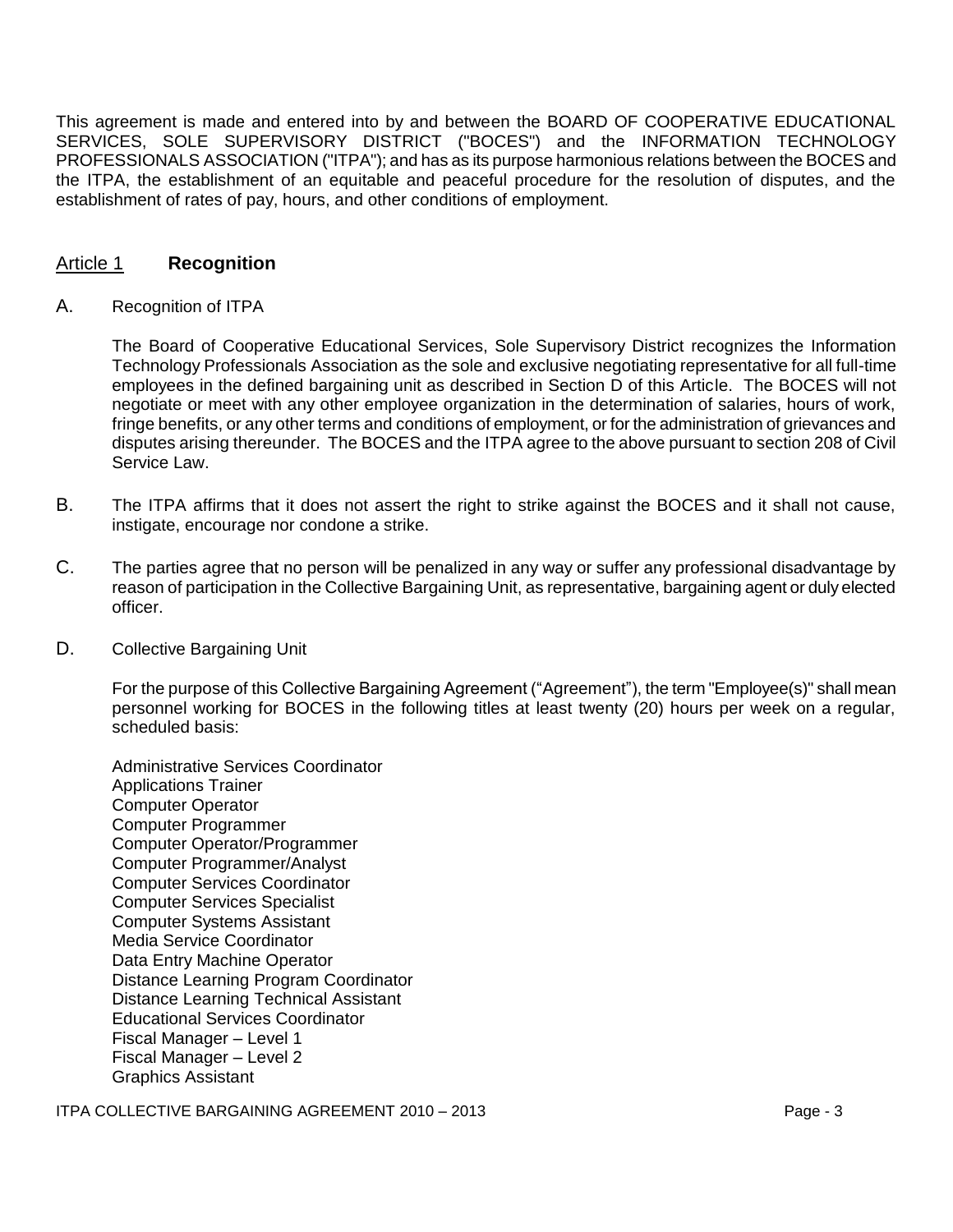Information Technology Project Coordinator Instructional Services Coordinator Junior Data Processing Operator Lead Data Input Operator Management Associate Network Analyst Network Engineer Network Specialist - Level I Network Specialist - Level II PC/LAN Technician - Level I PC/LAN Technician - Level II PC/LAN Trainee Programmer Trainee Senior Administrative Analyst Senior Computer Operator Senior Computer Programmer Senior Computer Programmer Analyst Senior Computer Services Specialist Senior Coordinator Senior Data Input Operator Senior Data Processing Machine Operator Senior Programmer Analyst Systems Analyst Systems Programmer Systems Training Assistant – Level 1 Systems Training Assistant – Level 2 Telecommunications Analyst Telecommunications Coordinator Telecommunications Technician Webmaster Trainee **Webmaster** 

E. **Class A** Employees shall work thirty-nine (39) hours per week, twelve (12) months per year and be eligible to receive full benefits as described in this Agreement. **Class B** employees will work thirty-nine (39) hours per week, eleven (11) months per year and receive prorated salaries and full benefits as described in this Agreement except where benefits are specifically defined for Class B employees. **Class C** employees will work thirty-nine (39) hours per week, ten (10) months per year and receive prorated salaries and full benefits as described in this Agreement except where benefits are specifically defined for Class C employees. **Class D** employees will work at least twenty (20) hours per week on a regular salaried basis and receive prorated salaries and prorated benefits except where benefits are specifically defined for Class D employees.

### Article 2 **Negotiations Process**

A. Purpose

ITPA COLLECTIVE BARGAINING AGREEMENT 2010 – 2013 Page - 4 Since BOCES is a service agency responsible for meeting the ongoing needs of its clients, ongoing flexibility and change will be required for BOCES to continue as a healthy, responsive organization. Therefore, it is agreed that it is in the mutual interest of all parties to establish a collaborative process for considering and making recommendations on proposed changes affecting the terms and conditions of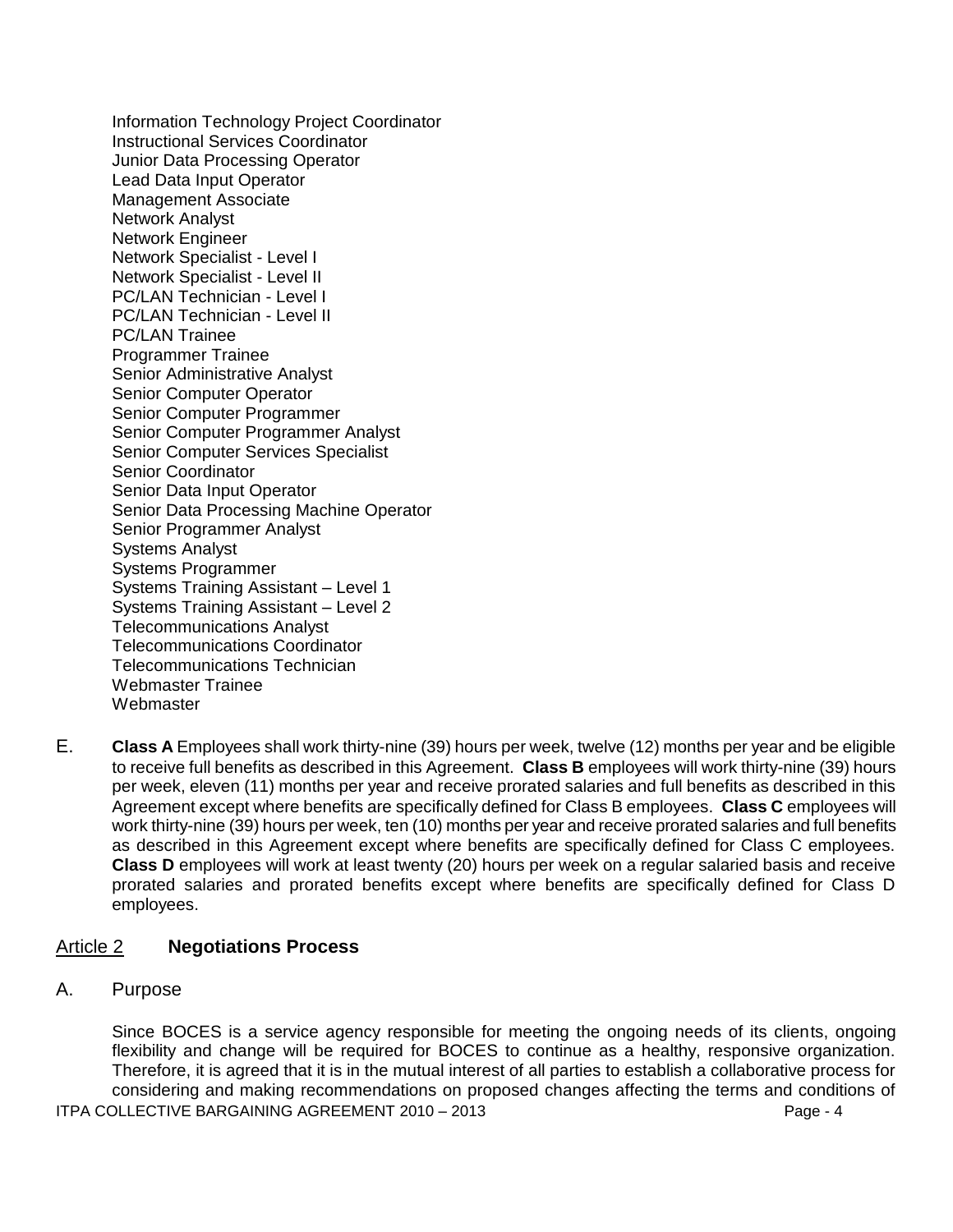employment identified in this Agreement.

## B. Collaborative Bargaining Process

The collaborative bargaining process will follow the models proposed by Fisher and Ury (interest bargaining) and Covey (win-win agreements). These two models emphasize effective communications to understand the needs and interests of the other parties and then pursuit of solutions that successfully accommodate the needs and interests of both parties. Where possible, external criteria or standards are to be used to judge the appropriateness of the proposed solutions. Rather than making the negotiations process something that occurs annually or when the existing Agreement ends, ongoing problem-solving and changes will be accommodated by an ongoing collaborative bargaining process. Once consensus is reached, proposed changes to the Agreement will require approvals by the official representatives of the two parties to the Agreement.

### C. Collaborative Bargaining Team

- 1. Membership This Team will consist of a maximum of three ITPA representatives and three BOCES representatives. Outside consultants may be used.
- 2. Meetings The Team will meet at least bi-monthly at times and locations mutually agreed upon.
- 3. Study Teams It is anticipated that the Team may wish to create study teams to investigate specific issues or problems and to report back to the Team with recommended solutions to these specific issues or problems. Study teams, when established, will only deal with the issue or issues for which they were created and charged.

# Article 3 **Collaborative Problem-Solving Process**

### A. Purpose

In order to assure ongoing communication and cooperation among the parties to this Agreement, a communication/problem-solving/conflict resolution process is needed. The goal is to solve problems and resolve conflicts as quickly and effectively as possible.

### B. Training

All staff and management directly involved with this agreement will be given training on the Collaborative Problem-Solving Process.

## C. Process

The Collaborative Problem-Solving Process uses the BOCES values as the base or fabric on which all problem-solving should occur. The first step involves direct communication between the parties who are involved, with the focus on developing a full and complete understanding of each party's perception of the issue or concern. Then, using the values as the base, the commonalities of the parties are identified and solutions are brainstormed that build upon these commonalities. Win-win solutions are the desired goal.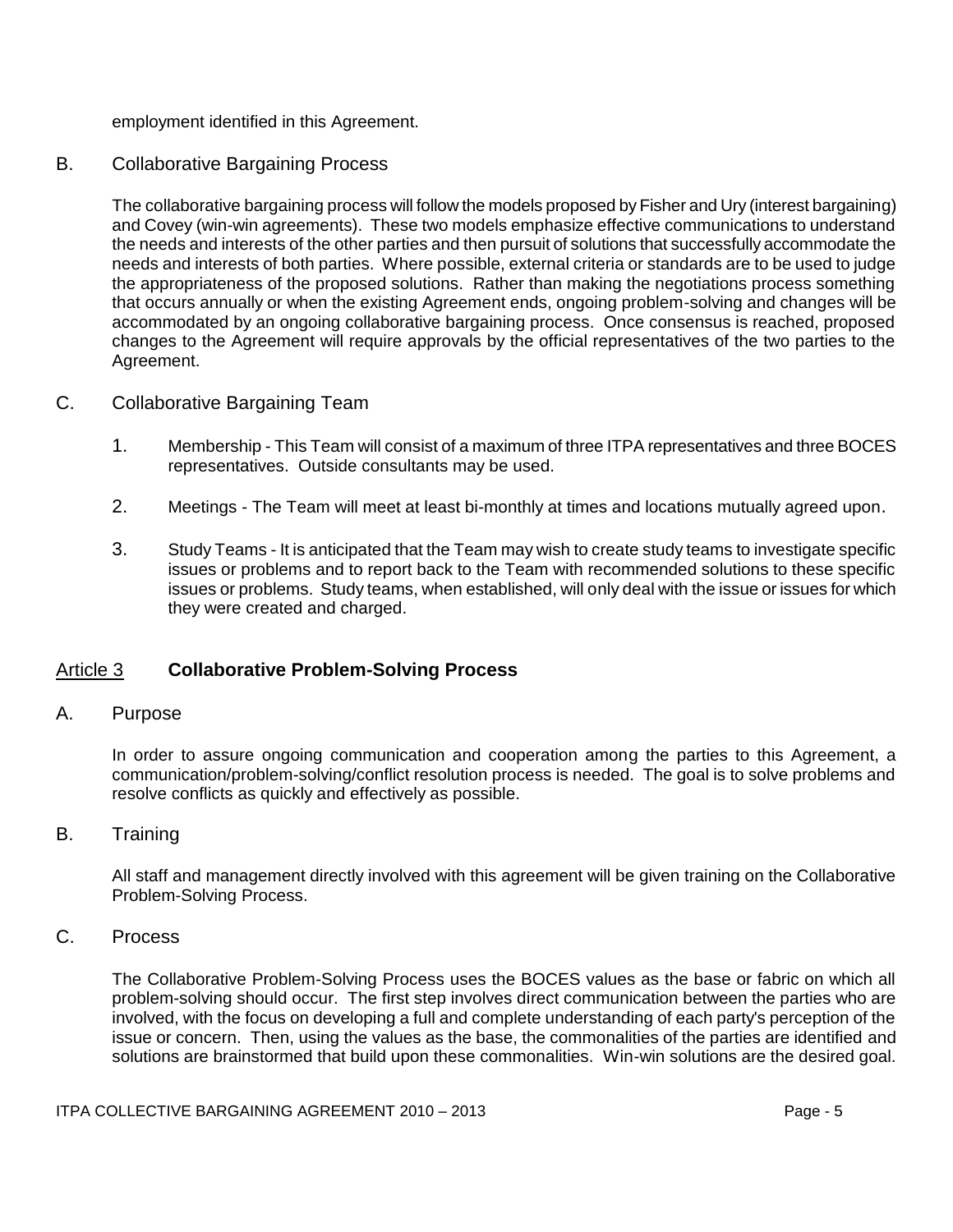## D. Other Means of Dispute Resolution

Although it is the desire of the parties to resolve conflicts and disputes through this process, nothing contained herein shall be construed as limiting the right of either party to exercise other options to resolve issues or problems should it become necessary. For issues relating to this Agreement, the Collaborative Bargaining Team could be asked to consider the dispute.

# Article 4 **Association Rights**

- A. The ITPA will have the right to use the Center bulletin board, inter-mail services and, upon prior request, meeting rooms on a space-available, no-cost basis. It is understood that these facilities are not to be used for local, state or federal political activities or purposes.
- B. Copies of this Agreement will be provided for the bargaining unit members by the BOCES.
- C. A copy of all Board Meeting agendas and meeting minutes shall be sent to the ITPA President as soon as they become available.
- D. Upon initial hiring, job descriptions will be furnished to all ITPA employees. In the event that there is a change in an employee's job description, it will be reviewed with the employee. Should a job description be modified, the BOCES will notify the ITPA within ten (10) days of such modification. Should either the BOCES or the ITPA determine that the modification(s) significantly changes the job description, either party may request an immediate review of the modified description. If determination is made by two representatives of ITPA and two representatives of the district that the modified description changes the job title, the BOCES and the ITPA will, within ten (10) days begin negotiating regarding the rate of pay for the new position. Whenever the BOCES creates a new position for which there is no listed title, the ITPA will be notified within five (5) working days of the posting of said position and negotiations will commence to establish a salary for that position.
- E. It is the right of any employee to request that an ITPA representative accompany her/him to any meeting that may involve disciplining of that employee. Discipline is defined as when a formal reprimand for the personnel file may result.

# Article 5 **Management Rights**

Subject only to any limitations stated in this Agreement, the ITPA recognizes that the BOCES retains the exclusive right to manage its operations/facilities. This right includes the right to discipline, suspend or discharge employees; to determine the qualifications of employees; to observe and evaluate an employee's job performance and to apply disciplinary action to insure a full day's work for a fair day's wage; and to require employees to observe reasonable BOCES rules and regulations presently in effect and/or to be put into effect, provided they are not in violation of the provisions of this Agreement.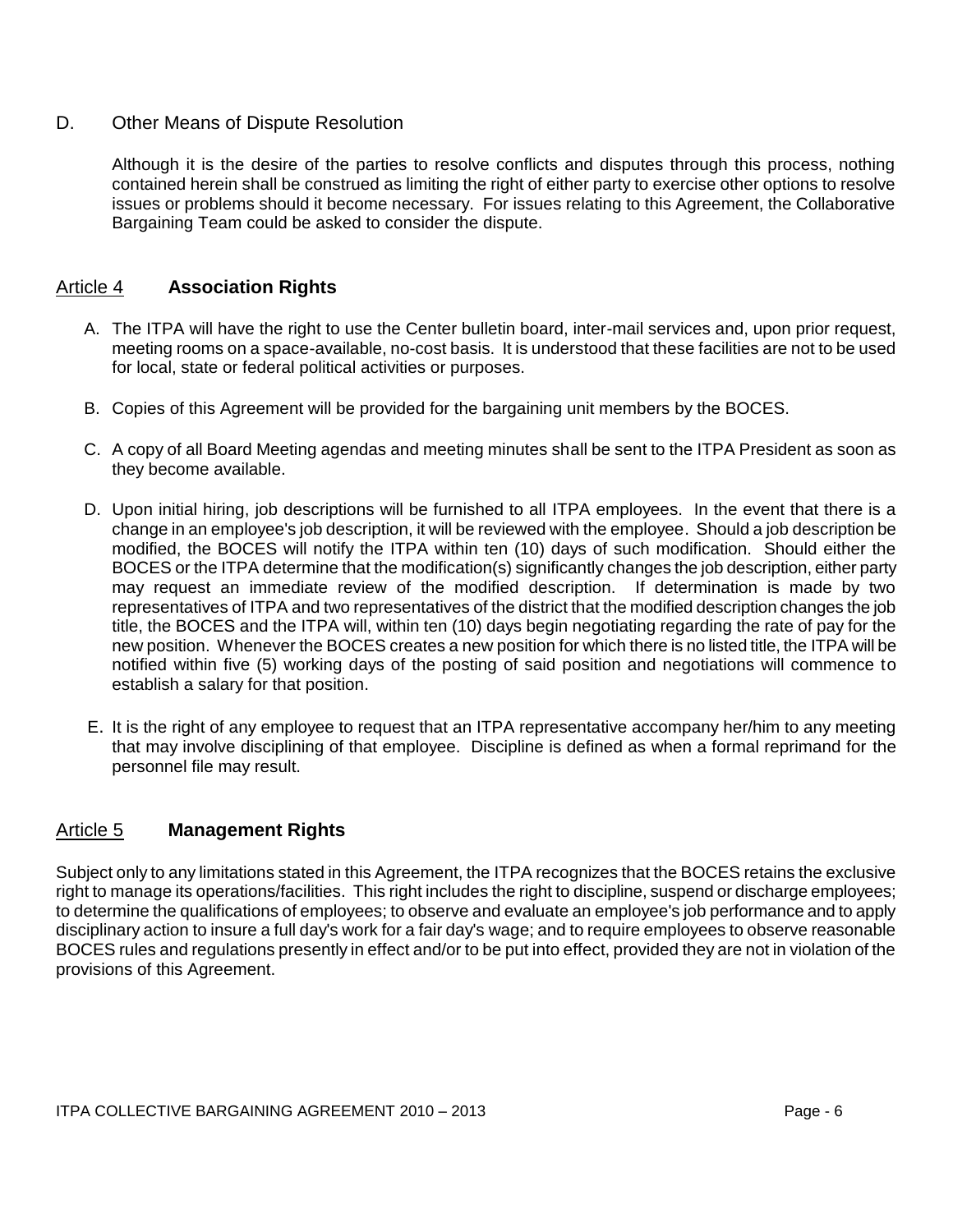### Article 6 **Grievance Procedure**

### A. Definitions

A grievance is any alleged violation, misinterpretation or misapplication of any express provision of this Agreement.

Grievant is the person(s) making the grievance, or the Association when it makes the grievance.

Party-in-interest is the grievant(s), or, in the instance of a class action, the ITPA and any member of the unit who is named in the grievance.

Day is any day an employee is required to be in attendance.

Superintendent is the Chief Executive Officer of the Board or any member of the BOCES Administration who has been designated in writing by such officer to act on his behalf.

Failure to present the grievance appeal at any level by the association within the specified times shall be deemed as a settlement of the grievance.

### B. Procedure

### Level I: Informal Stage

A grievance will first be discussed with the aggrieved person's immediate supervisor, with the objective of resolving the matter informally, at which time the aggrieved person may:

- 1. Discuss the grievance personally
- 2. Request the ITPA representative to accompany him/her
- 3. Request the ITPA representative to act in his/her behalf
- 4. Request the Collaborative Bargaining Team to review the issue

Failure to present a grievance within twenty days after the occurrence of the claimed grievable event or when the aggrieved persons reasonably should have known of that event shall result in a waiver of all rights involved.

The immediate supervisor shall render his determination to the aggrieved party within eight days after the grievance has been presented.

### Level II: Formal Stage

Within five days after a decision has been made at the informal stage, the aggrieved party may submit a written statement to the District Superintendent setting forth the specific nature of the grievance, and why the determination of Level I was not satisfactory.

The Superintendent or his designee will meet with the employee and/or his/her representative within eight days of receipt of the written statement. Within eight days after the hearing, the Superintendent or his designee will answer the grievance in writing.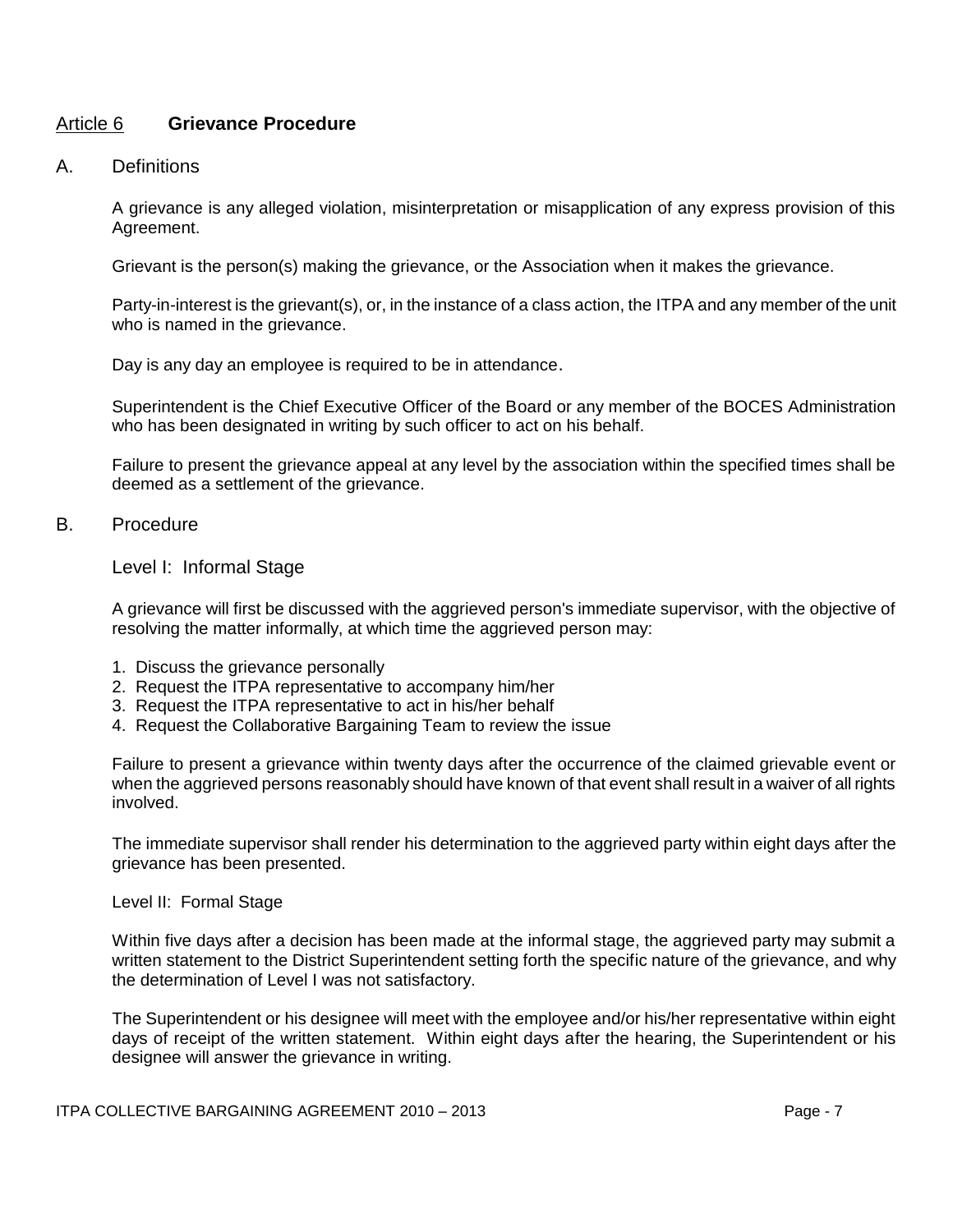### Level III: Arbitration

If the grievance remains unresolved after the Superintendent's decision, the aggrieved party may submit said grievance in writing to the American Arbitration Association within ten (10) days following the Level II decision date, with a copy served upon the District Superintendent. The Arbitration shall be under the AAA Voluntary Rules.

The decision of the arbitrator will be final and binding on all parties.

The arbitrator will have no power to add to, subtract from or change any provision of this Agreement, nor to render any decision which conflicts with law.

The expense of the arbitration will be shared equally by the ITPA and the BOCES.

### C. Sanctions

No person will be penalized in any way or suffer any professional disadvantages by reason of participation in the processing of any grievance.

All documents, communications, records, or any written material dealing with the grievance will be filed separately from the personnel files of the participants in the grievance, and no reference whatsoever to any grievance will appear in any employee's personnel file.

### D. Purpose

The purpose of this procedure is to secure, at the lowest possible administrative level, equitable solutions to the problems, which may arise. Both parties agree that these proceedings will be kept as informal and confidential as may be appropriate at any level of the procedure.

Nothing contained herein shall be construed as limiting the right of any individual employee having a grievance to discuss the matter informally with any appropriate member of the administration and to have the grievance adjusted with or without the assistance of the ITPA.

All processing of grievances shall be done after work hours, unless approved by the Deputy Superintendent.

Forms for filing grievances will be prepared by the BOCES, in cooperation with the ITPA and given appropriate distribution.

Any person to whom a grievance is delivered shall sign and date a receipt for or copy of the same, and the date of the signature shall constitute the submission date or decision date.

A grievance settled informally, without ITPA participation, shall in all respects, be final and binding upon the grievant; provided, however, said settled grievance shall not create a precedent or ruling binding upon any other employee or either party to this Agreement in future proceedings. Said settled grievance shall not in any way be inconsistent with the terms of this Agreement. During its duration, this Agreement shall be controlling.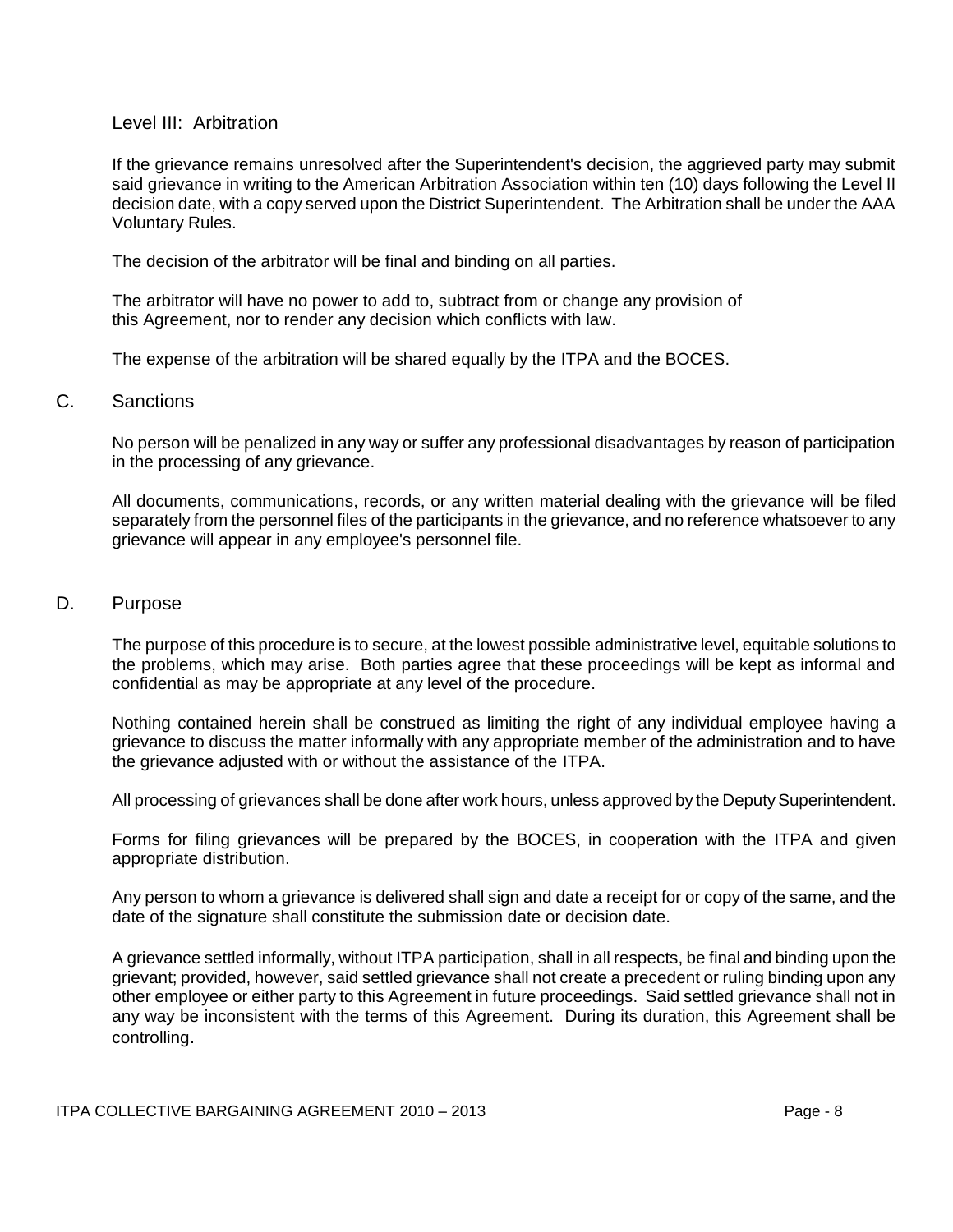### Article 7 **Dues**

- A. The BOCES will deduct from the salary of any member of the negotiating unit who so authorizes, in writing, the membership dues and fees of the ITPA. The ITPA will have exclusive payroll dues deduction privileges throughout the representation period.
- B. Upon request, the ITPA will be provided the names and addresses of all employees working or receiving benefits under the defined bargaining unit and will receive information concerning any changes of such as they occur.
- C. The total amount of annual dues for the ITPA will be deducted in consecutive equal installments beginning on the first scheduled pay period in each September. Should an ITPA member commence employment after the first pay period, the employee's dues will be deducted in consecutive equal installments, beginning with the first pay period after which an authorized signature has been obtained. The amount of dues and the number of equal consecutive installments will be determined on a yearly basis by the ITPA.
- D. The total amount of accumulated dues deducted will be transmitted to the ITPA Treasurer immediately following each pay period for which deductions are made. Each payment will include a list of employees' names and amount deducted for the ITPA.
- E. The ITPA will give the BOCES Superintendent at least thirty days written notice prior to the effective date of a change in the amount of annual dues, and the deduction amount will be changed on the first scheduled deduction date.
- F. The Business Office will notify the ITPA within ten (10) days should it receive a withdrawal of authorization from an ITPA member.

# Article 8 **Payroll Deductions**

- A. The BOCES shall establish a direct deposit arrangement with, or transmit deductions from bargaining unit members' salaries to, banks/credit unions, in the same manner as afforded to other district employees.
- B. The BOCES shall authorize deductions from bargaining unit members' salaries for payments to taxsheltered annuity programs and the New York State 529 College Savings Program, in the same manner as afforded to other district employees and transmit these payments to the insurance carrier or third party remitter as authorized by the unit member.
- C. An authorization on file with the BOCES for payroll deductions shall be honored until and unless it has been revoked or amended pursuant to the terms and conditions of the signed authorization and by written notice received by the BOCES from either the ITPA or employee.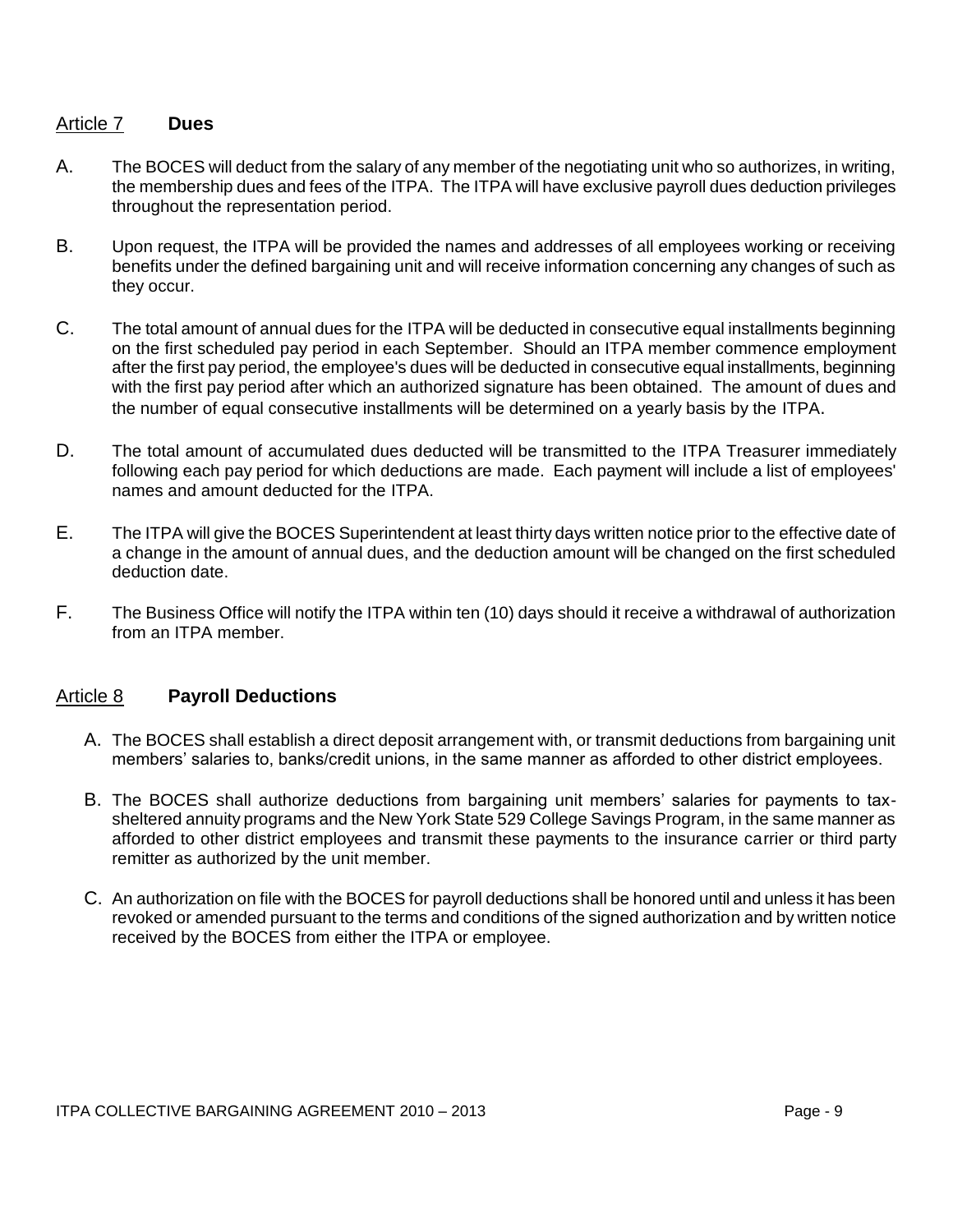# Article 9 **Job Titles and Minimum Salaries**

# **(12 MONTH - CLASS A EMPLOYEES)**

|                                                                                                                                                                                                                                                                                                                               | 2010-11  | 2011-12  | 2012-13  |           |
|-------------------------------------------------------------------------------------------------------------------------------------------------------------------------------------------------------------------------------------------------------------------------------------------------------------------------------|----------|----------|----------|-----------|
| <b>GRADE 1</b>                                                                                                                                                                                                                                                                                                                | \$18,369 | \$18,369 | \$18,369 |           |
| Data Entry Machine Operator<br>Junior Data Processing Operator                                                                                                                                                                                                                                                                |          |          |          |           |
| <b>GRADE 2</b>                                                                                                                                                                                                                                                                                                                | \$21,221 | \$21,221 | \$21,221 |           |
| <b>Computer Services Specialist</b><br><b>Lead Data Input Operator</b><br>Senior Data Input Operator<br><b>Senior Data Processing Machine</b><br>Operator                                                                                                                                                                     |          |          |          |           |
| <b>GRADE 3</b>                                                                                                                                                                                                                                                                                                                | \$24,042 | \$24,042 | \$24,042 |           |
| <b>Computer Operator</b><br><b>Senior Computer Services Specialist</b>                                                                                                                                                                                                                                                        |          |          |          |           |
| <b>GRADE 4</b>                                                                                                                                                                                                                                                                                                                | \$26,943 | \$26,943 | \$26,943 |           |
| <b>Computer Operator/Programmer</b><br><b>PC/LAN Trainee</b><br><b>Senior Computer Operator</b>                                                                                                                                                                                                                               |          |          |          |           |
| <b>GRADE 5</b>                                                                                                                                                                                                                                                                                                                | \$30,128 | \$30,128 | \$30,128 |           |
| <b>Applications Trainer</b><br><b>Distance Learning Technical Assistant</b><br><b>PC/LAN Technician - Level I</b><br><b>Computer Programmer Trainee</b><br>Senior Computer Operator/Programmer (Satellite Center)<br>Systems Training Assistant - Level 1<br><b>Telecommunications Technician</b><br><b>Webmaster Trainee</b> |          |          |          |           |
| <b>GRADE 6</b>                                                                                                                                                                                                                                                                                                                | \$33,257 | \$33,257 | \$33,257 |           |
| Administrative Services Coordinator<br><b>Computer Programmer</b>                                                                                                                                                                                                                                                             |          |          |          |           |
| ITPA COLLECTIVE BARGAINING AGREEMENT 2010 - 2013                                                                                                                                                                                                                                                                              |          |          |          | Page - 10 |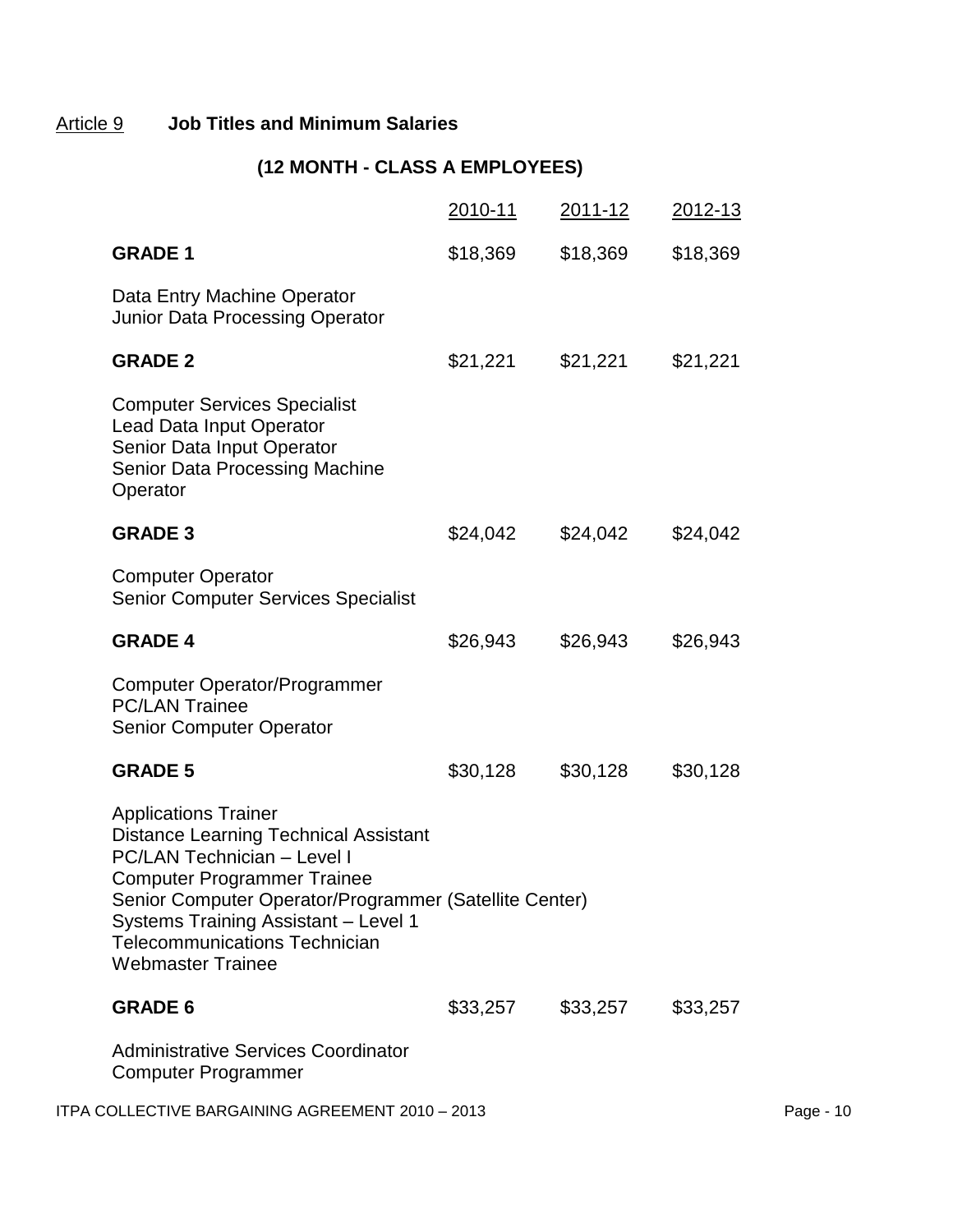| <b>Computer Services Coordinator</b><br><b>Computer Systems Assistant</b><br><b>Coordinator of Media Service</b><br><b>Educational Services Coordinator</b><br><b>Graphics Assistant</b><br><b>Instructional Services Coordinator</b><br><b>PC/LAN Technician - Level II</b><br>Systems Training Assistant - Level 2<br>Webmaster |          |          |          |
|-----------------------------------------------------------------------------------------------------------------------------------------------------------------------------------------------------------------------------------------------------------------------------------------------------------------------------------|----------|----------|----------|
| <b>GRADE 7</b>                                                                                                                                                                                                                                                                                                                    | \$36,385 | \$36,385 | \$36,385 |
| Computer Programmer Analyst<br>Distance Learning Program Coordinator<br>Network Specialist - Level I<br>Senior Administrative Analyst<br><b>Telecommunications Coordinator</b>                                                                                                                                                    |          |          |          |
| <b>GRADE 8</b>                                                                                                                                                                                                                                                                                                                    | \$38,401 | \$38,401 | \$38,401 |
| Fiscal Manager - Level 1<br><b>Management Associate</b><br>Network Specialist - Level II<br>Senior Computer Programmer Analyst<br><b>Senior Coordinator</b><br><b>Systems Analyst</b>                                                                                                                                             |          |          |          |
| <b>GRADE 9</b>                                                                                                                                                                                                                                                                                                                    | \$41,440 | \$41,440 | \$41,440 |
| Fiscal Manager - Level 2<br><b>Systems Programmer</b><br><b>Telecommunications Analyst</b>                                                                                                                                                                                                                                        |          |          |          |
| <b>GRADE 10</b>                                                                                                                                                                                                                                                                                                                   | \$44,480 | \$44,480 | \$44,480 |
| <b>Network Analyst</b><br>Network Engineer                                                                                                                                                                                                                                                                                        |          |          |          |
| <b>GRADE 11</b>                                                                                                                                                                                                                                                                                                                   | \$48,928 | 48,928   | \$48,928 |
|                                                                                                                                                                                                                                                                                                                                   |          |          |          |

Information Technology Project Coordinator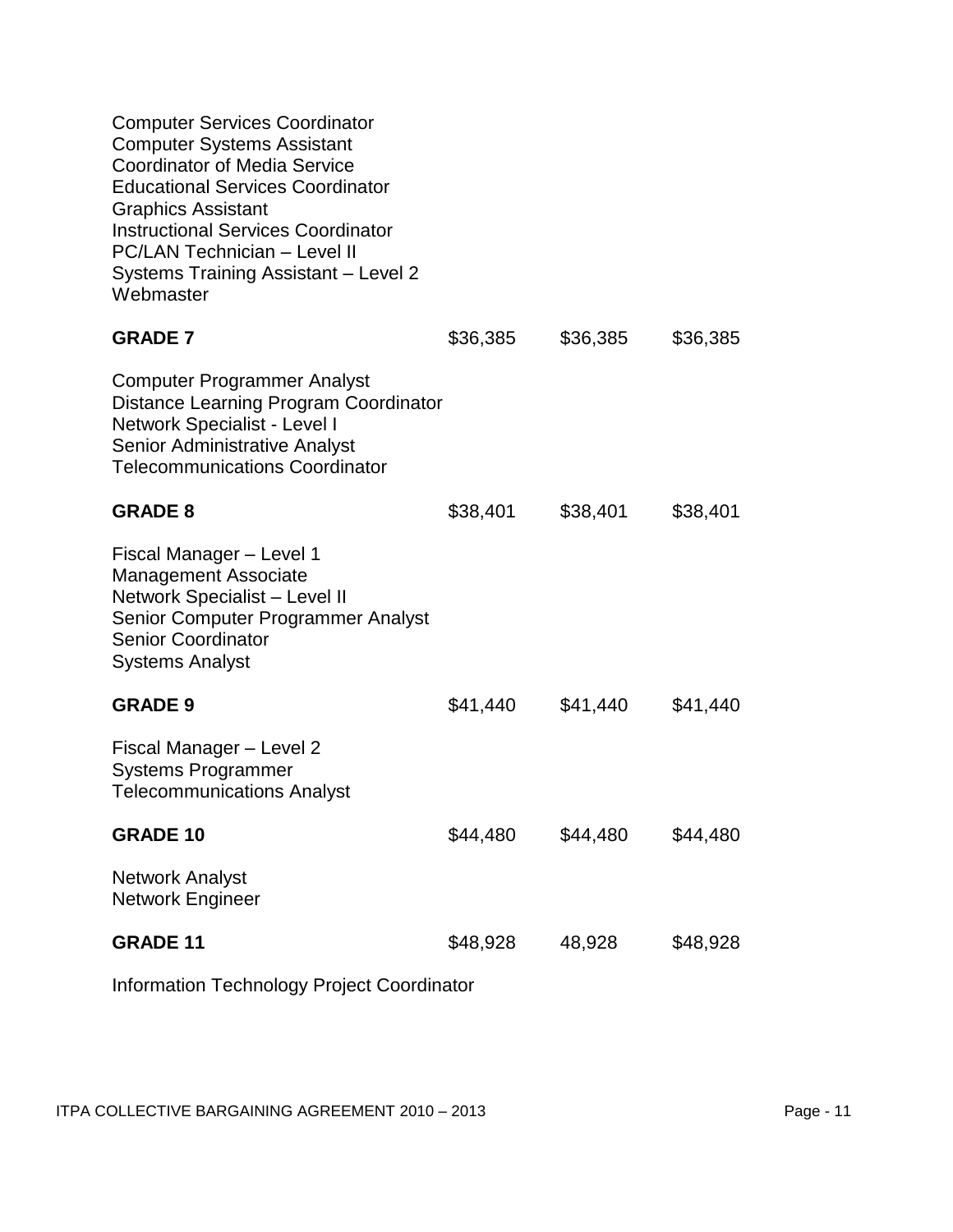## Article 10 **Salaries**

### A. Salary Increases

Effective July 1, 2010, all employees covered by this unit on July 1, 2010 will receive a three (3.0%) percent increase on their salary as of June 30, 2010.

Effective July 1, 2011, all employees covered by this unit on July 1, 2011 will receive a three point five (3.5%) percent increase on their salary as of June 30, 2011.

Effective July 1, 2012, all employees covered by this unit on July 1, 2012 will receive a three point eight (3.8%) percent increase on their salary as of June 30, 2012.

### B. Growth and Development Increases

Growth and Development Increases acknowledge and award employee activity or performance that goes beyond the minimum assigned job tasks. Growth and Development replaces neither an evaluation nor a level advancement. Some criteria of the aforementioned employee activity or performance follow:

- **Personal or Professional Development**
- **Consistency with Strategic Directions**
- **Exemplary Performance**
- Significant Project (e.g., SmartBoard Installation, Database Implementation)
- **Some Combination of the above, or other, criterion**

Each employee shall be eligible for consideration for an initial Growth and Development Award on June 1 following the completion of two (2) calendar years of employment commencing with his/her date of hire. This two-year period will be extended by one month for each month on which the employee was on an unpaid leave.

Subsequent eligibility for consideration for a Growth and Development Award occurs every two (2) years following the initial eligibility described above.

Each Employee granted a Growth and Development award shall have added to their salary prior to June 30 of their eligibility month an amount not to exceed \$400 (and not less than \$175) for 12-month employees, \$367 (and not less than \$160) for 11-month employees and \$333 (and not less than \$146) for 10-month employees. The District determines the actual amount of this award in accordance with the provisions of this article. An employee who advanced in Salary Grade since July 1 of the previous calendar year shall not receive more than half  $(1/2)$  of the amount listed above corresponding to their new title.

Periodic conversations, initiated by either the immediate supervisor or the employee, shall include the status of the employee's progress toward earning a Growth and Development Award and what s/he must do, if anything, to be eligible for the maximum award. Either party may record these conversations in writing through a memo or email. No other form or documentation of these conversations is necessary.

Employees shall be notified in writing whether or not they will receive a Growth and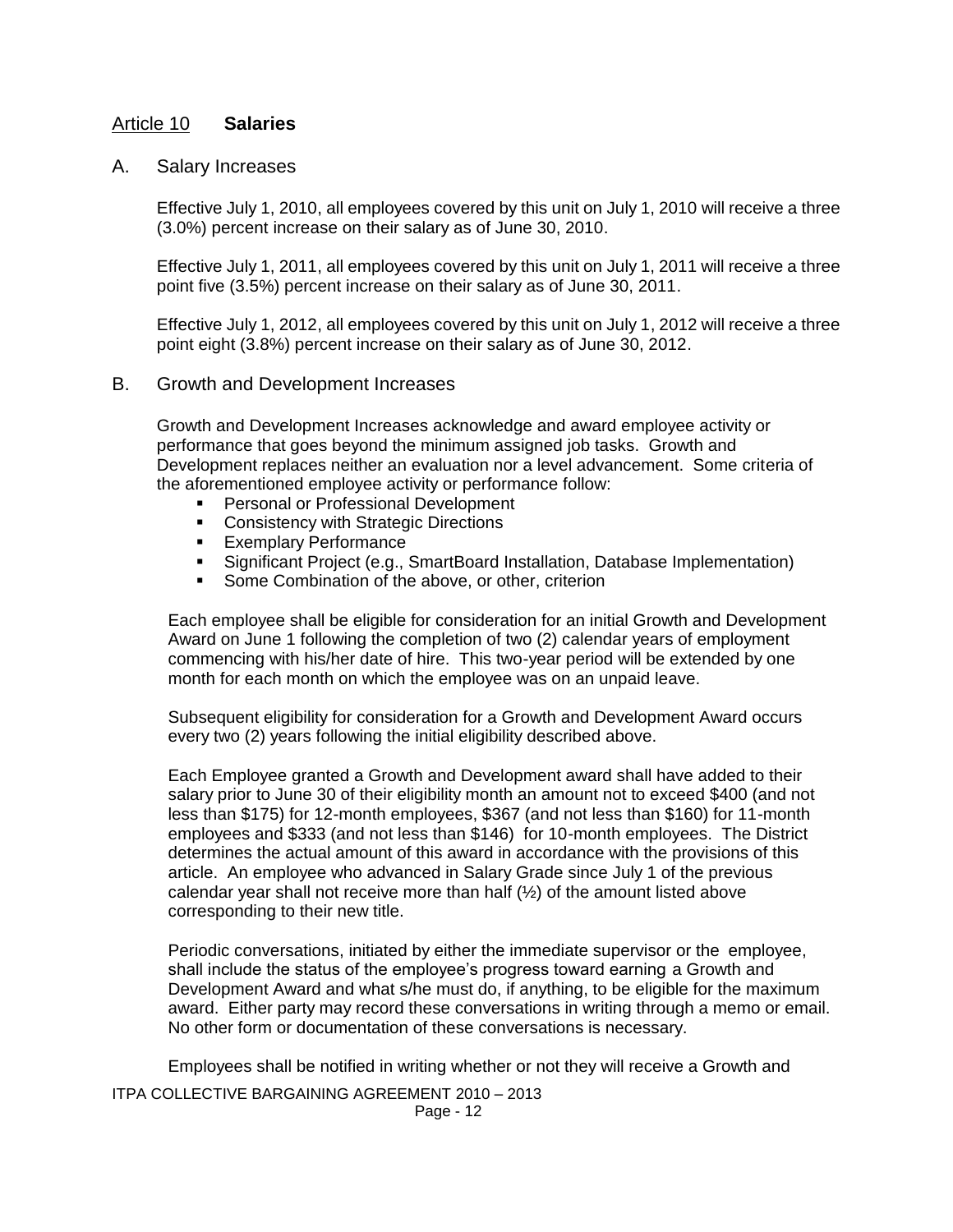Development award and, if so, how much the award will be.

Either party may bring any dispute arising from the provisions of this article to the Collective Bargaining Team pursuant to Article 3.D. of this Agreement. Should the Collective Bargaining Team be unsuccessful in resolving a dispute, "nothing contained herein shall be construed as limiting the right of either party to exercise other options to resolve issues or problems should it become necessary" except the amount of any award can not be grieved pursuant to the Article 6 Grievance Procedure of this Agreement.

C. Tuition Reimbursement

In order to encourage employees to gain new knowledge and skills that will be of benefit to BOCES in the employee's current position, BOCES will partially reimburse tuition costs in accordance with the following criteria and restrictions:

College courses, technical training courses and other such educational courses that are both related to the employee's current position and produce added benefit to the BOCES would be considered for approval.

Advanced approval of the Deputy Superintendent, based upon the recommendation of the employee's manager and the division director, is required.

Tuition charges for successfully completed courses will be reimbursed according to the following schedule:

- 1) Courses taken in a fiscal year will not receive any reimbursement in that year.
- 2) Forty percent (40%) of the tuition costs will be reimbursed around June 1 of the next fiscal year following the completion of the course.
- 3) An additional forty percent (40%) of the tuition costs will be reimbursed around June 1 of the second fiscal year following completion of the course.

No individual employee may receive more than one thousand (\$1,000) dollars in tuition reimbursement in a single year.

A total of ten thousand (\$10,000) dollars will be budgeted each year for tuition reimbursement. Should less than that amount be required, management will consider using the excess funds for other training activities for ITPA staff. Should there be insufficient funds to reimburse employees at the forty (40%) rate; the reimbursement percentage will be reduced to avoid exceeding the ten thousand (\$10,000) dollar limit

D. Shift Premium

Employees working a regular full shift beginning at or after 2:00 PM will receive a differential of twenty-five (\$.25) cents per hour. Employees working a regular full shift beginning at or after 10:00 PM will receive a differential of thirty (\$.30) cents per hour. This differential will apply to vacation days and paid leave days.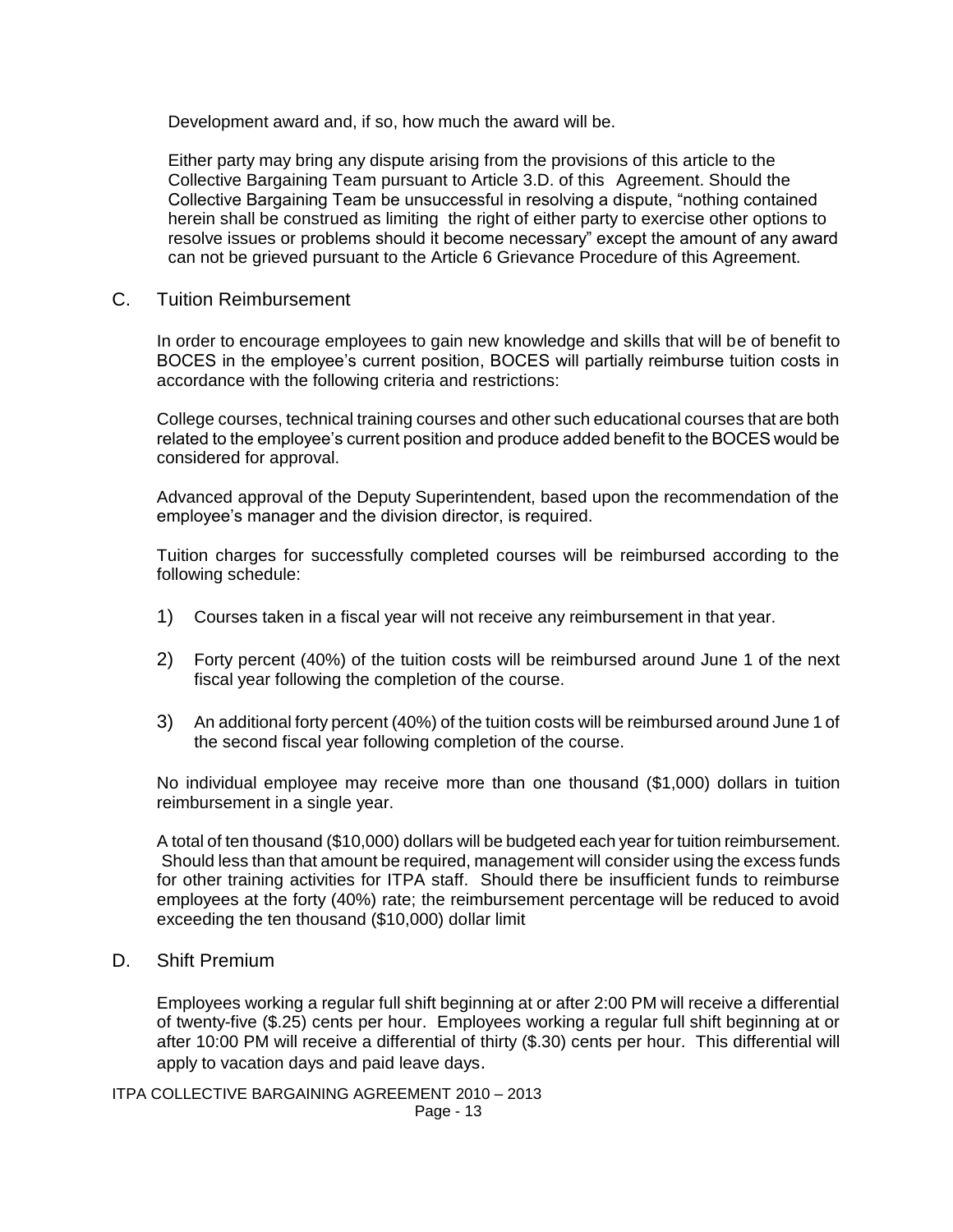E. Initial Salaries

The BOCES retains the right to hire employees at a salary based upon the individual's personal qualifications, prior experience, educational, technical, and vocational background.

# Article 11 **Work Schedule**

- A. The work schedule for ITPA employees will be:
	- Class A Thirty-nine (39) hours per week, twelve (12) months per year.
	- Class B Thirty-nine (39) hours per week, eleven (11) months per year.
	- Class C Thirty-nine (39) hours per week, ten (10) months per year.
	- Class D At least twenty (20) hours per week on a regular scheduled basis. Work schedule to be defined by the immediate supervisor.
- B. The work week will be Monday through Friday. Employees may be required to work other than Monday through Friday, but shall have two (2) consecutive days off per regularly scheduled seven (7) day work week.
- C. The work day will be defined by the immediate supervisor.
- D. Where possible, BOCES will provide 48 hours notice to employees who are requested to transfer to a different shift for a short term (two weeks or less). Ten (10) days advance notice will be given to employees who are requested to transfer to a different shift for a long term (more than two weeks).

When management determines that a shift transfer is necessary, volunteers will be sought.

- E. Each employee will receive two (2) break periods per full day of employment, consisting of 10 minutes duration each.
- F. All employees will be entitled to one-half  $(\frac{1}{2})$  hour of unpaid time for lunch each workday. However, a longer unpaid lunch period of a permanent nature may be granted with mutual approval in writing between employee and the supervisor.

# Article 12 **Hazard Days**

Employees will not be required to report to work during a "state of emergency" making vehicular travel inadvisable, that has been declared by the Sheriff or County Executive for the specific location at which the employee works. Historical reference refers to MOU #6, January 26, 1996.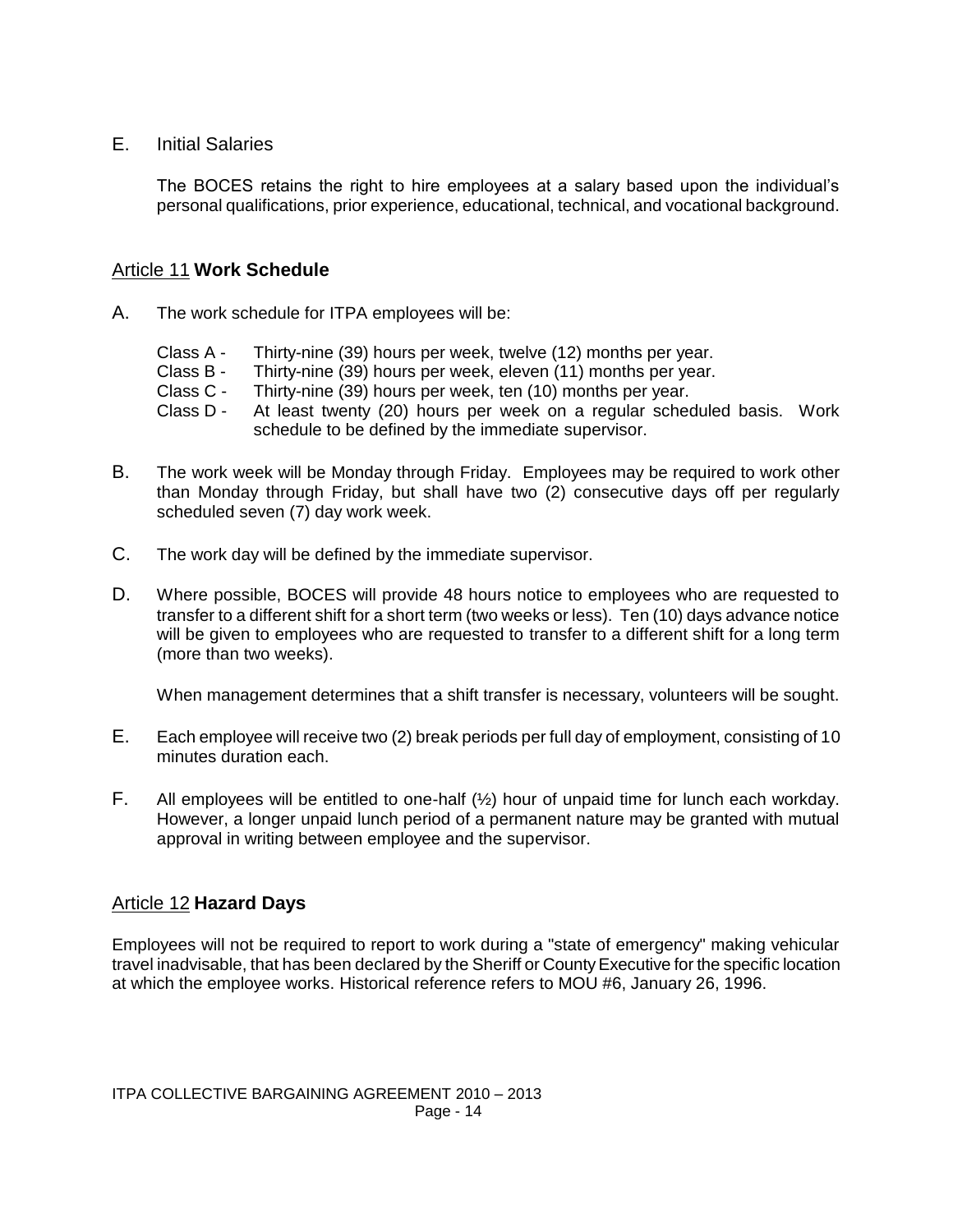# Article 13 **Overtime**

- A. Scheduled working hours may be extended when the organizational needs so require, and it is agreed between the employee and management.
- B. Consistent refusal to assist in meeting the organizational needs when overtime requests are asked may be taken into consideration when the annual evaluation is made.
- C. Employees will be compensated at a time and one-half rate for all time worked beyond forty (40) hours in any work week.
- D. When an employee is called in to work on his/her day off, he/she will be guaranteed three (3) hours pay at the applicable overtime rate. This will apply when the employee is specifically requested to work his/her day off or is called to come in to work for an emergency or problem situation, on his/her day off. An employee's day off is defined as a day he/she is not scheduled to work, such as a Saturday or Sunday (for an employee normally scheduled to work Monday through Friday), a holiday, or an approved vacation or leave day. This will not apply when the employee is requested to work extra hours, but discretion is provided to the employee in determining when the extra hours will be worked.
- E. When it is necessary for a ITPA employee to travel overnight in the performance of his/her duties, the employee will be compensated, in overtime or compensatory time excluding mealtime, for all time spent in travel beyond his/her normal work day.

## Article 14 **Compensatory Time**

- A. An employee may have the option to accumulate compensatory time for any extra hours worked in any work week. Compensatory time will be accumulated at the rate of one and one-half hours for each hour worked over forty (40) hours in any work week in accordance with appropriate State and Federal laws.
- B. For extra hours worked up to a total of forty (40) hours in one week, compensatory time will be accumulated on an one-for-one basis.
- C. Upon termination, employees are entitled to be paid for accrued compensatory time.

# Article 15 **Holidays**

A. All employees shall be given holidays off with pay for the following thirteen (13) days:

| Independence Day        |
|-------------------------|
| Labor Day               |
| <b>Columbus Day</b>     |
| <b>Veterans Day</b>     |
| <b>Thanksgiving Day</b> |
| Good Friday             |

Christmas Day\* New Year's Day Martin Luther King Day President's Day Friday following Thanksgiving Day Memorial Day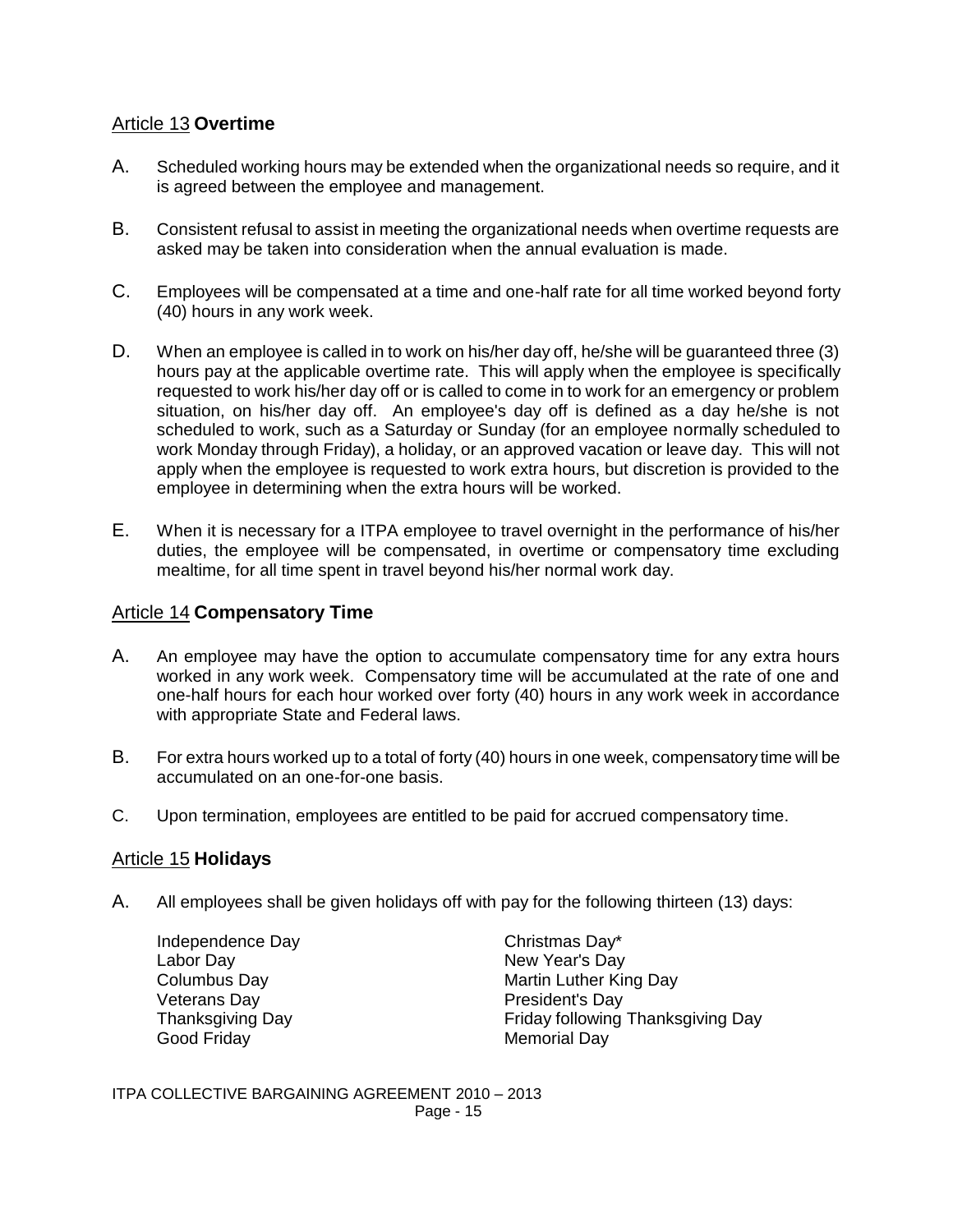\*If Christmas falls on a Tuesday, Wednesday, Friday or Saturday, the day before will also be a paid holiday. If Christmas falls on a Monday, Thursday, or Sunday, the day after will also be a paid holiday.

B. If a holiday falls on a Saturday or Sunday, another paid holiday, as established according to the BOCES calendar, will be provided.

### Article 16 **Vacations**

A. **Class A** employees shall be granted paid vacations based upon continuous service as follows:

New employees hired any time between July 1 and June 30 will be eligible, during the second fiscal year, for a prorated number of vacation days. Proration shall be one (1) day per month, to a maximum of eleven (11) days, for each calendar month of employment.

During 3rd, 4th, and 5th fiscal year of continuous service the employee is entitled to eleven (11) days of vacation.

Subsequent vacation schedule throughout pattern of continuous employment:

During 6th fiscal year - 12 days During 7th fiscal year - 13 days During 8th fiscal year - 14 days During 9th fiscal year - 15 days During 10th fiscal year - 16 days During 11th fiscal year - 17 days During 12th and 13th fiscal year - 18 days During 14th and 15th fiscal year - 19 days During 16th and 17th fiscal year - 20 days During 18th and subsequent fiscal years - 21 days

B. **Class B** employees shall be granted paid vacations based upon continuous service as follows:

New employees hired any time between July 1 and June 30 will be eligible, during the second fiscal year, for a prorated number of vacation days. Proration shall be one (1) day per month, to a maximum of ten (10) days, for each complete calendar month of employment,

During subsequent years of continuous service, employees will be entitled to ten (10) days of vacation.

**Class C** employees shall be granted paid vacations based upon continuous service as follows:

New employees hired any time between July 1 and June 30 will be eligible, during the second fiscal year, for a prorated number of vacation days. Proration shall be one (1) day per month, to a maximum of nine (9) days, for each complete calendar month of employment,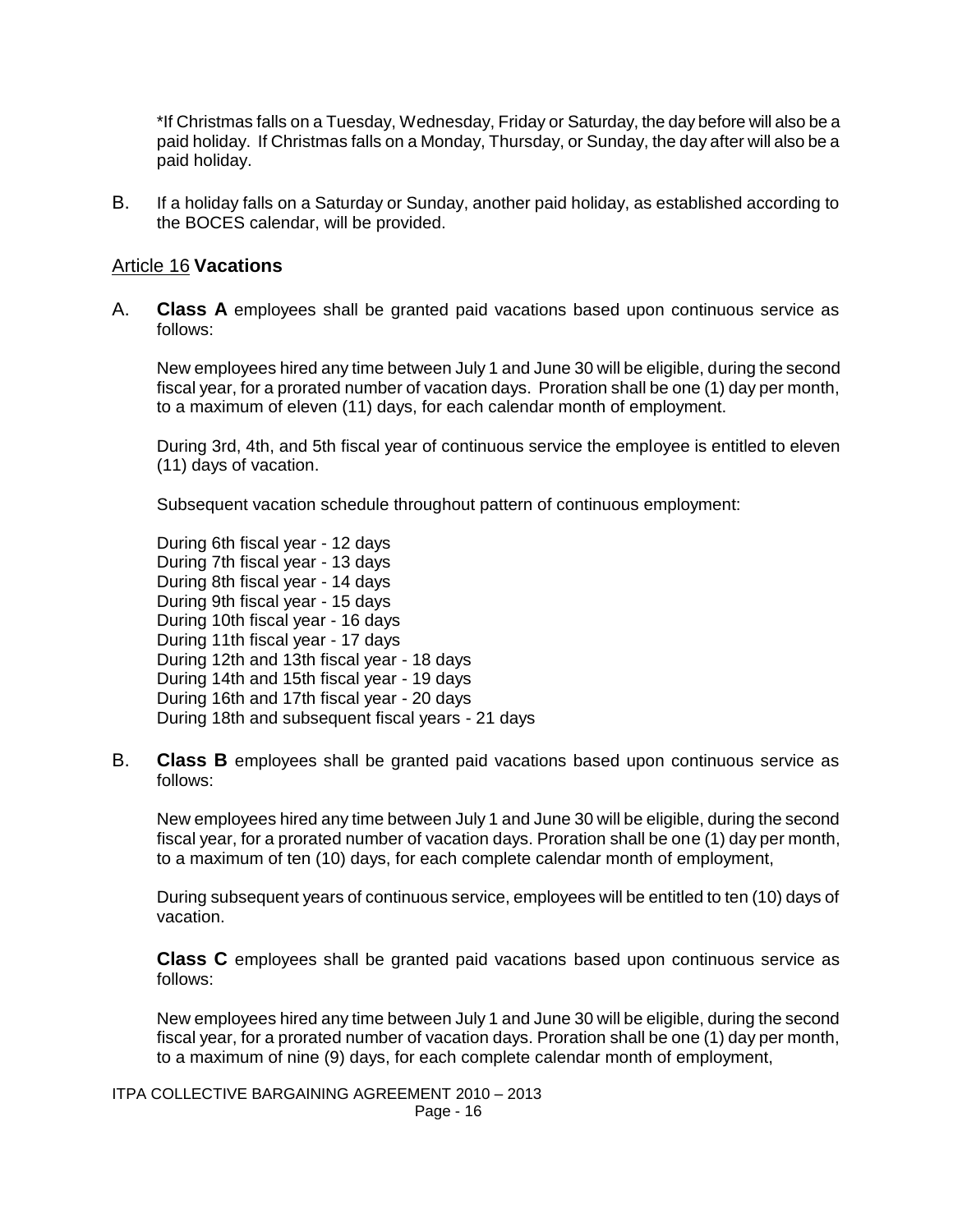During subsequent years of continuous service, employees will be entitled to nine (9) days of vacation.

- C. Any employee who is laid off, discharged, retired or separated from service of the BOCES for any reason, will be compensated in cash for unused vacation that he/she has accumulated at the time of separation.
- D. In the case of the death of such an employee, payment for unused vacation will be made to his/her estate.
- E. Unused earned vacation, not to exceed ten (10) days, may be carried from one year to the next.
- F. Any requests for vacation of four (4) or more consecutive days for the next fiscal year submitted, in writing, before January 15th of the present year will be evaluated on the basis of seniority, subject to the needs of the organization. Such requests will be held until January 15th for consideration. Approval or denial will be given within five (5) working days of January 15th.

All other vacation requests will be scheduled subject to the needs of the organization. Approval or denial will be given within five (5) working days.

### Article 17 **Absences and Leaves**

A. General

All leaves will be available at the beginning of the fiscal year or at the beginning of employment with the anticipation that the employee works the full fiscal year. If an employee leaves the BOCES organization mid-year, a proration of leaves effective that last day worked will be calculated. In the event that an over usage of the prorated amount of leave exists, the appropriate amount will be deducted from the employee's final paycheck to compensate for the overage.

All employees must give two (2) weeks or ten (10) working days notice prior to termination.

All leaves will be calculated with respect to 1/4, 1/2, 3/4 or full days only.

Upon request of a member of the bargaining unit, the BOCES may, at its discretion, grant a leave of absence without pay for up to one (1) year at a time. Employees will be responsible for payment of the health insurance premiums during the unpaid leave.

B. Sick Leave

Sick leave will be earned at the rate of 1-1/4 days per month worked to a maximum accumulation of 225 days, credited on July 1 $^{\rm st}$ .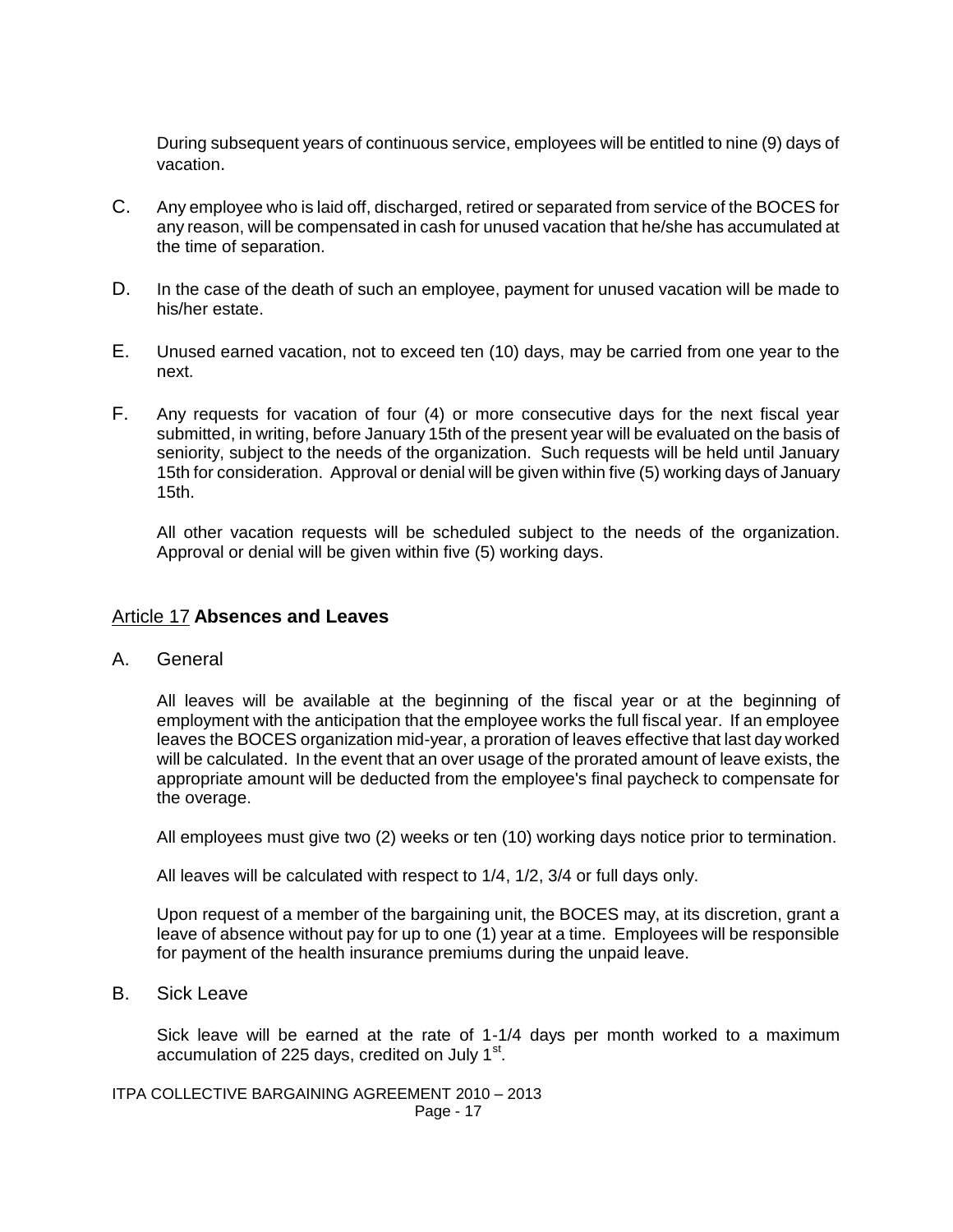Sick days may be utilized for the following reasons:

- 1. Personal illness, for which the BOCES may require a certificate from a physician for an absence of three (3) or more consecutive days of illness.
- 2. Illness of a member of the employee's immediate family (father, mother, brother, sister, son, daughter, spouse, or other person living in the same household) to the extent of eight (8) days of accumulated sick leave during the fiscal year.
- 3. Employees who exhaust their sick leave may request an unpaid leave.
- 4. The express purpose of this provision is to permit employees who are ill an excused paid absence from work. The BOCES reserves the right to discipline and/or deny leave to any employee who abuses the provisions of this Article.
- C. Sick Leave Bank
	- 1. Purpose
		- a. The sole purpose of the sick leave bank is to provide additional sick days to members who have suffered catastrophic or long-term illness or injury of at least ten (10) consecutive work days and whose accumulated sick leave, comp time and vacation have been exhausted.
		- b. Catastrophic or long-term illness is considered to be life threatening, or something which results in some form of impairment, illness or injury that causes a person to be away from work for an extended period of time that is at least ten (10) consecutive days.
		- c. Existing employees are defined as ITPA members with a membership of longer than two (2) weeks.
		- d. New employees are defined as ITPA members with a membership two (2) weeks or less.
		- e. An employee receiving a grant from the sick leave bank will not have to pay back these days.
	- 2. Membership
		- a. Membership is open to all employees covered by this Agreement.
		- b. Existing Employees will be accepted to the Sick Leave Bank effective every July 1st. To join the sick leave bank, an employee must fill out a Sick Leave Bank Membership Form by June 15th. These new members will then be eligible to draw on the sick leave bank only after they have contributed a total of four (4) days to the sick leave bank.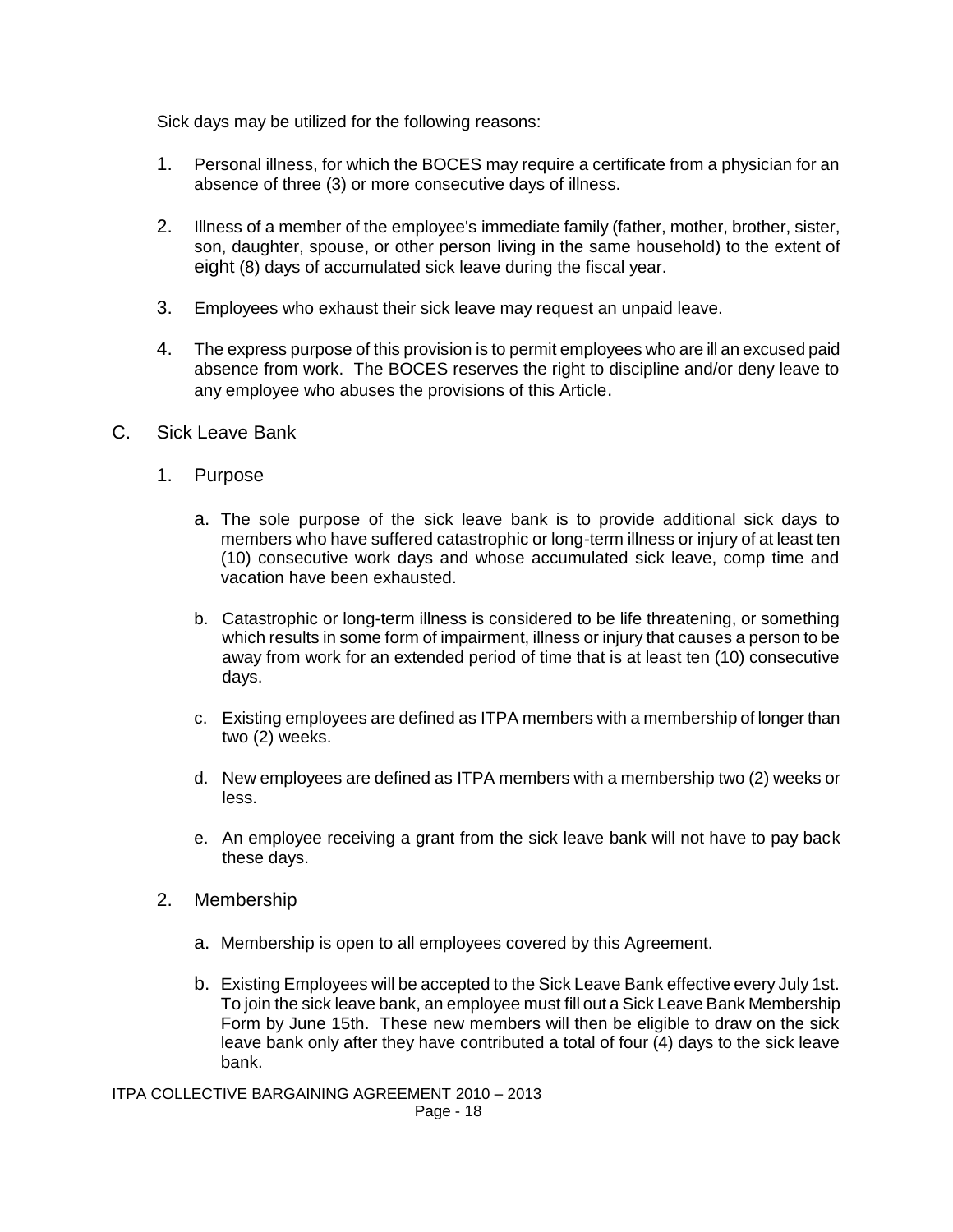- c. New employees covered by this agreement will be given an opportunity to join the bank within the two (2) week period following their first day of employment as a new ITPA member. If a member wishes to enroll after this time, he/she will be considered a new member and Article 17, 2b will apply.
- d. Two (2) days of accumulated sick leave will be credited to the sick leave bank annually for each member, no later than July 10 of each fiscal year, (July 1- June 30).
- e. Members who have contributed a minimum of four (4) sick days to the Bank will suspend their contributions until the Bank's total number of days drops below seven hundred (700).
- f. Should the Bank's total number of days drop below seven hundred (700) Human Resources will notify the Association's President(s), who will in turn notify the members that they must resume contributions to the Bank as follows. First, the members who have not contributed a total of ten (10) days will resume contributions. When all members have contributed ten (10) days, then all members will resume contributions until the number of Sick Bank days equals or exceeds seven hundred (700).
- g. Other members will continue to contribute two (2) days annually until they have contributed a minimum of four (4) sick days to the Bank
- h. The days in the sick leave bank will be member-donated from their accrued sick leave, and once these days are donated they are non-refundable.
- i. Membership contributions will continue from year to year without the necessity of filling out a new form.
- j. Members wishing to terminate membership at the end of the fiscal year must do so in writing before June  $15<sup>th</sup>$ . The letter should be directed to both the Sick Leave Bank Committee and the BOCES Human Resources Administrator. If a member wishes to re-enroll he/she will be considered a new member and Article 17, 2b will apply.
- k. The Association's President will receive a list of participants from Human Resources stating total days contributed per member not later than September 1<sup>st</sup> of each year. Said list will contain member names, date contributions started, total number of sick days contributed and total number of unused personal days contributed to the bank.
- 3. Applying for Days
	- a. Application for sick leave bank days will be made to the chairperson of the Sick Leave Bank Committee on a Sick Leave Bank Request Form.
	- b. To be eligible for sick leave bank utilization, an employee must have exhausted all available sick leaves, comp time and vacation before sick bank days will be granted.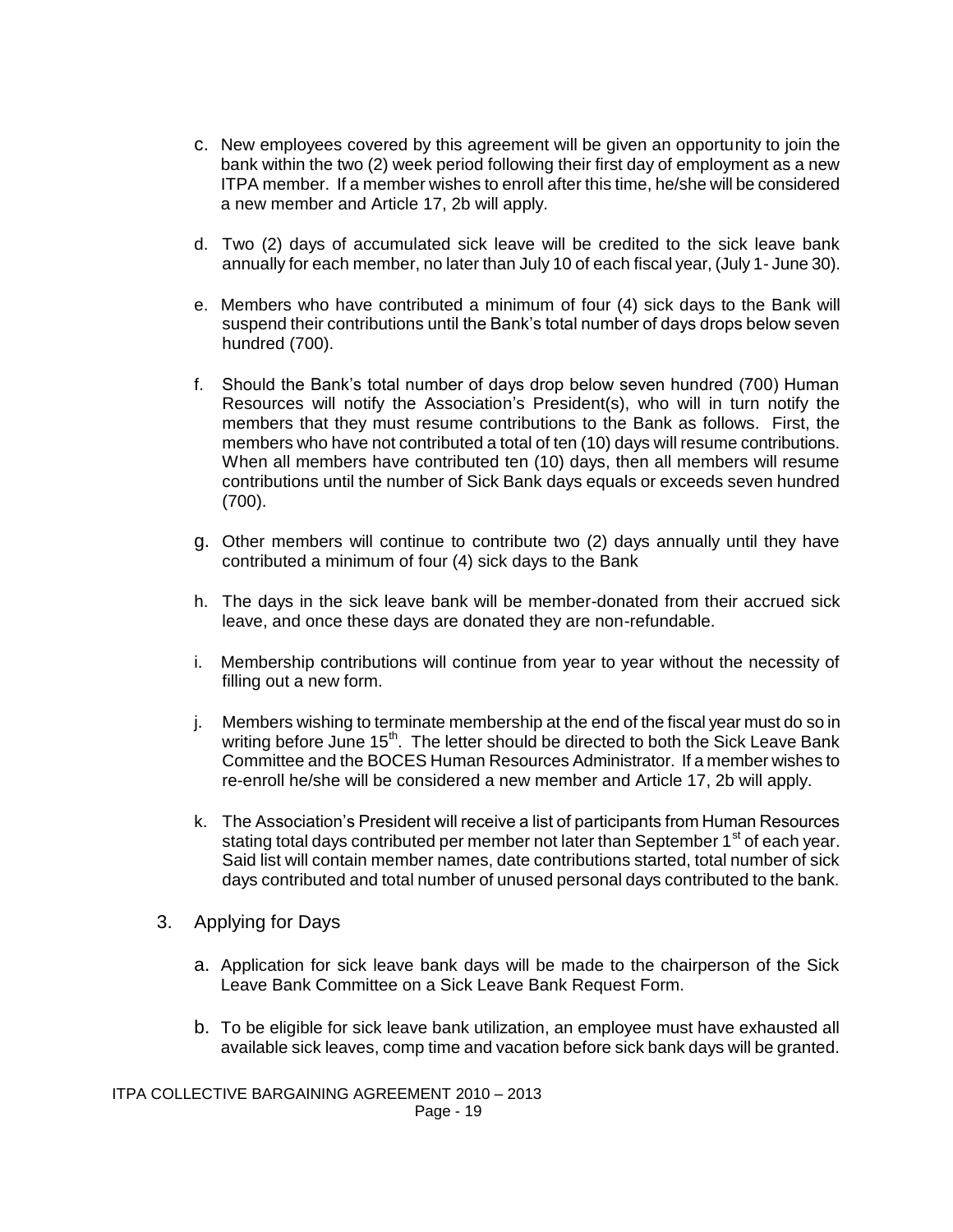- c. The employee must have physician's statement when applying for days from the sick leave bank.
- 4. Committee Composition
	- a. The sick leave bank shall be administered by a Sick Leave Bank Committee consisting of four (4) members. Two (2) of the members shall be appointed by ITPA and two (2) by the Superintendent.
	- b. The Sick Leave Bank Committee shall develop its own rules of procedure, forms for donation of and application for days, and shall elect its own chairperson.

### 5. Regulations

- a. Benefits will be granted for catastrophic or long-term personal illness or injury only.
- b. Consensus of the Sick Leave Bank Committee is necessary to approve an application for a grant.
- c. The Sick Leave Bank Committee may allow benefits up to the number of days requested by an employee except that each grant shall not exceed sixty (60) work days. The maximum benefit per catastrophic or long-term illness or injury may not exceed one-hundred twenty work days.

### D. Parental Leave

Any employee who is pregnant shall be granted, upon request accompanied by a physician's certificate of disability, an unpaid disability leave for up to twelve (12) consecutive weeks.

The employee must submit a written request to BOCES no later than four (4) weeks prior to the anticipated date of delivery. This leave shall be continuous with any sick leave used for pregnancy disability unless vacation days are used to bridge between the sick leave and the unpaid leave.

Should the individual decide not to return to work on the scheduled return date, she must notify the BOCES, in writing, at least four (4) weeks prior to that date.

If an employee is unable to perform her duties with the BOCES due to illness or disability due to pregnancy, the employee may utilize sick leave as outlined in this Article. Employees wishing to use sick leave before or after the birth of a child must submit a physician's statement of disability.

Consistent with all other provisions of this Section, any employee who is adopting a child shall be granted, upon request, accompanied by written verification from the adoption agency, an unpaid parental leave for up to twelve (12) consecutive weeks.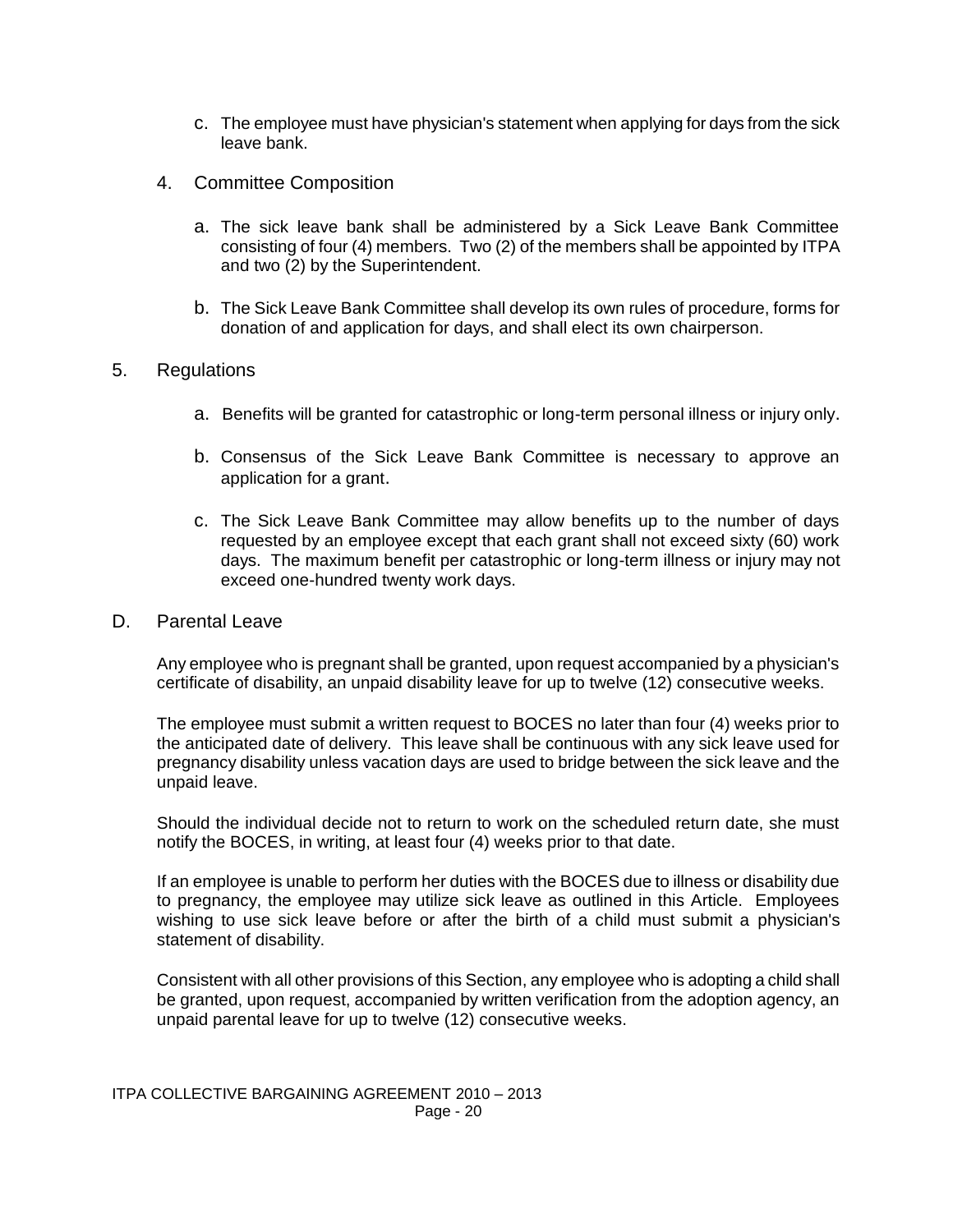## E. Personal Leave

Effective July 1, 2010, all personnel will receive three (3) personal business days per year with no reason required. Effective July 1, 2011, all personnel will receive four (4) personal business days per year with no reason required.

Except in unusual situations, personal leave should be requested at least three (3) days prior to the requested date of leave.

Prior administrative approval must be received before use of said personal time.

Personal leave is not intended as an extension of a vacation period or for personal profit, recreation or convenience. Employees should attempt to make medical and dental appointments after the workday or as close to the end of the workday as possible in order to minimize time lost.

For all employees, any unused Personal Leave from the previous year shall be added to their individual Sick Leave accruals (see Section B of this Article) no later than July 10<sup>th</sup>.

### F. Emergency Leave

Personnel will receive emergency leave days as per the following schedule:

Class A employees - 5 emergency leave days Class B employees' - 4 emergency leave days Class C employees - 4 emergency leave days Class D employees - prorated

Emergency leave will be available for death or critical illness. This leave includes father, mother, father-in-law, mother-in-law, spouse, son, daughter, brother, sister or other person living in the same household. The term "critical" shall mean that a physician requires the employee at the bedside.

In the event that an employee has no Emergency Leave left, the Superintendent, upon request from the employee, may grant permission to use accumulated sick leave time for death or critical illness in the immediate family.

### G. Jury Duty

- 1. An employee who is required to attend and serve as a juror will be paid the difference between the juror's fee and their regular pay for the time actually lost from work due to such jury duty.
- 2. It is understood that all employees, regardless of shift, will report back for work at any time when they are free from the responsibilities of jury duty for three (3) or more hours before the end of their normal scheduled work day.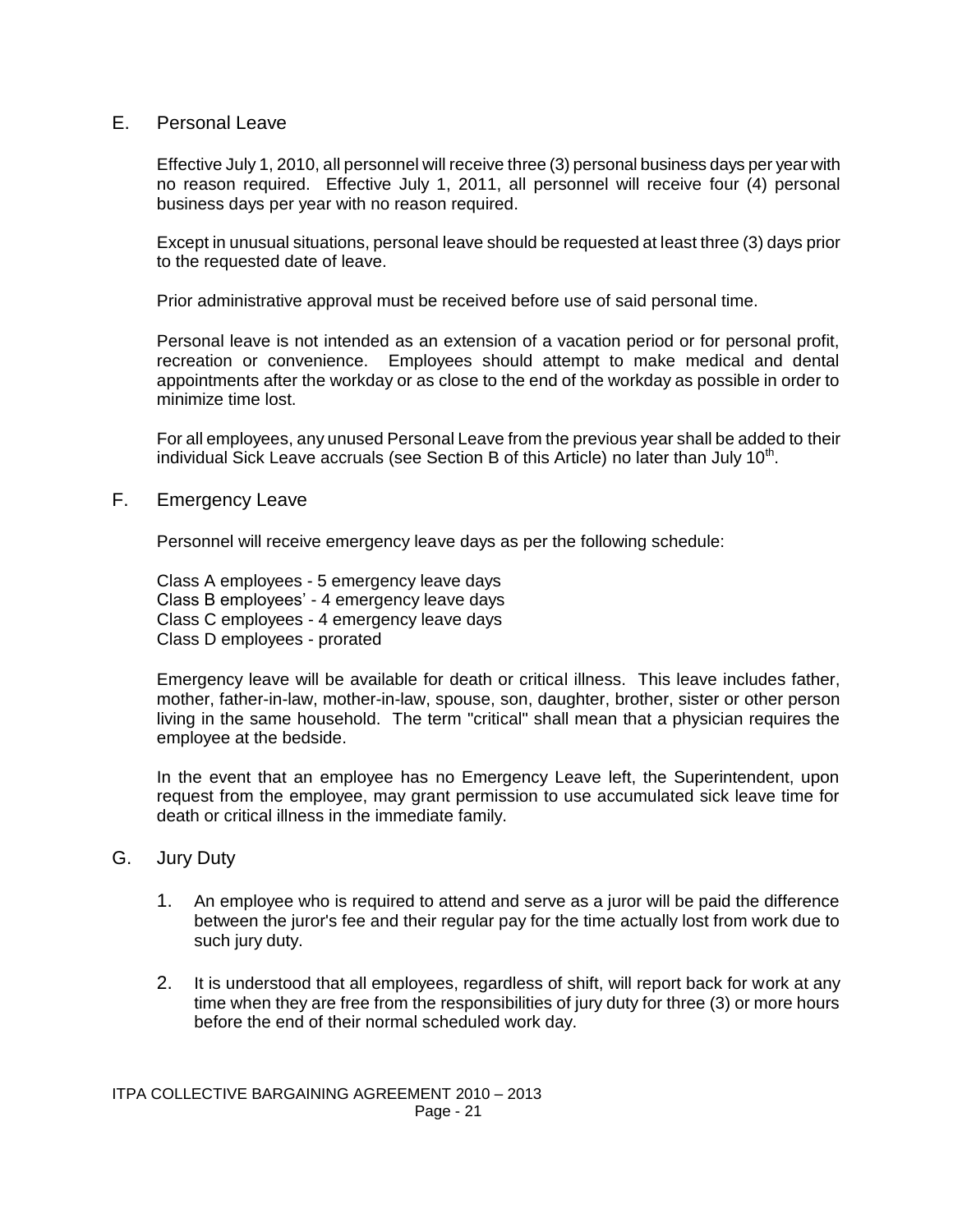# Article 18 **Health/Dental Insurance and Reimbursement**

A. The BOCES will participate in paying the premium for health insurance to the extent of ninetyfive (95%) percent for individual coverage and eighty-five (85%) percent for family coverage under the Blue Cross/Blue Shield Classic Blue Regionwide Plan (or equivalent) and designated HMO.

BOCES will provide a prescription card program: \$0 for mail order or \$0 for Tier I drugs, \$10 for Tier II drugs, \$25 for Tier III drugs.

Major Medical Deductions will be \$100 for individual health insurance and \$300 for family health insurance.

Said plan shall continue the guarantee for disabled employees (up to two [2] years' coverage), retired employees at 50/35 percent participation rate (exclusive of those retirees that accept employment where they have equal or better health care coverage). For any retiree who is currently eligible for a 50/35 BOCES participation in his health insurance premium and who elects the two-person plan, the BOCES contribution will be 65% of the individual component of the premium and 35% of the dependent component of the premium. In the event of the retiree predeceasing a dependent spouse, the spouse will enjoy a 65% contribution to an individual health plan, provided that the surviving spouse does not remarry or become eligible for a health plan that provides equal or better benefits (Medicare excluded). Eligible retirees who opt for a Family Plan will continue to receive a 50/35 contribution from the BOCES. In this case, upon the retiree's death, BOCES would contribute up to 65% of the cost of the surviving spouse's individual plan only, with the same limitations, as above, regarding remarriage and other coverage eligibility. Effective July 1, 2010, Employees must have ten (10) or more years of service to BOCES to be eligible for heath insurance benefits in retirement.

The District shall provide the appropriate health insurance at the 65% rate for individual retiree health insurance.

B. The BOCES will participate in paying the premium for dental insurance to the extent of ninetyfive (95%) percent of individual coverage and eighty-five (85%) percent of family coverage. BOCES will provide the Broome-Tioga BOCES Dental Plan administered by EBS REMSCO Inc. that includes Basic, Supplemental Basic, Periodontics, Prosthetics and Orthodontics in accordance with the following:

> Effective July 1, 2010 the services below will be increased to: Periodic oral Evaluation – \$15 Prophylaxis – Adult \$25 – Child \$20 Resin - Basin Composite – One surface, posterior - \$25 – Two surface, posterior – \$30

C. BOCES will reimburse employees for the loss or damage to eye glasses, hearing aids and prosthetic-type devices damaged as a result of the performance of their duties.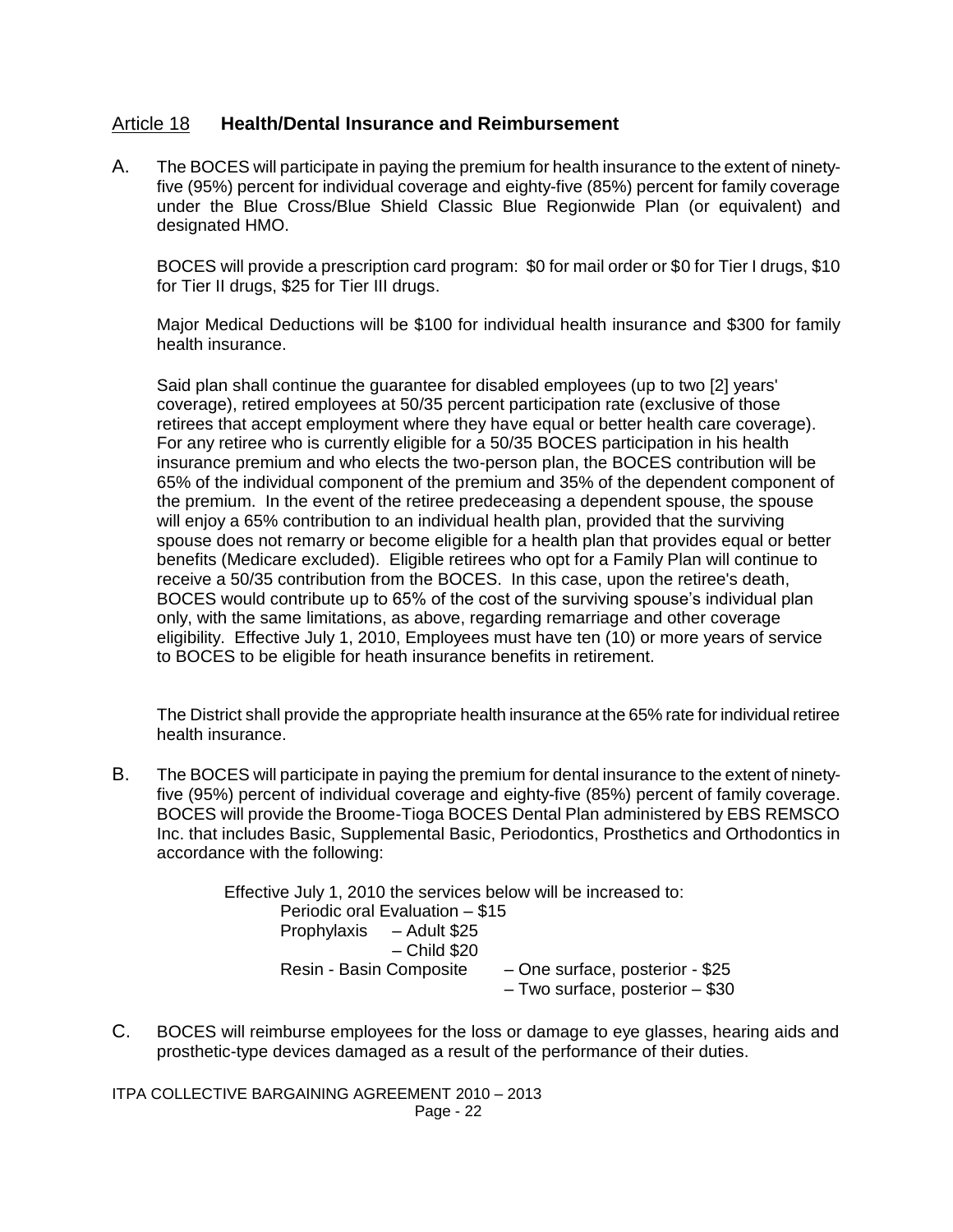### D. Insurance Declinations

Employees who are eligible but who decline health insurance and/or dental insurance coverage shall receive a one-time salary increase, as shown in the chart below, based on the effective date of the declination:

| <b>EMPLOYEE</b><br><b>ELIGIBILITY</b>                                                             | <b>DECLINE</b><br><b>HEALTH</b>  | <b>DECLINE</b><br><b>HEALTH</b> | <b>DECLINE</b><br><b>HEALTH</b>                                                            | <b>DECLINE</b><br><b>HEALTH</b>                                                        | <b>DECLINE</b><br><b>DENTAL</b>  | <b>DECLINE</b><br><b>DENTAL</b> |
|---------------------------------------------------------------------------------------------------|----------------------------------|---------------------------------|--------------------------------------------------------------------------------------------|----------------------------------------------------------------------------------------|----------------------------------|---------------------------------|
|                                                                                                   | <b>INSURANCE</b><br>(INDIVIDUAL) | <b>INSURANCE</b><br>(FAMILY)    | <b>INSURANCE</b><br><b>BUT ELECT</b><br><b>PRESCRIPTION</b><br><b>PLAN</b><br>(INDIVIDUAL) | <b>INSURANCE</b><br><b>BUT ELECT</b><br><b>PRESCRIPTION</b><br><b>PLAN</b><br>(FAMILY) | <b>INSURANCE</b><br>(INDIVIDUAL) | <b>INSURANCE</b><br>(FAMILY)    |
| <b>ELIGIBLE</b><br><b>FOR</b><br><b>INDIVIDUAL</b><br><b>COVERAGE</b><br><b>ONLY</b>              | 225                              | <b>NA</b>                       | 150                                                                                        | NA                                                                                     | 15                               | NA                              |
| <b>ELIGIBLE</b><br>FOR.<br><b>INDIVIDUAL</b><br><b>AND</b><br><b>DEPENDENT</b><br><b>COVERAGE</b> | 225                              | 350                             | 150                                                                                        | 300                                                                                    | 15                               | 35                              |

Employees who elect to take a health insurance, dental insurance and/or prescription plan option after receiving a salary increase under the terms of this Section, shall receive a salary decrease based on the chart above.

Employees who are eligible for health insurance, dental insurance and/or prescription plan may only elect coverage at specified times each year (April 1 and October 1).

### E. IRS-125 Flexible Spending and Premium Conversion

A flexible spending program will be provided to employees who have been employed by BOCES for at least one year. The minimum participation per employee is two-hundred (\$200) dollars annually. Employee contributions to health and dental premiums will be deducted in accordance with IRS-125 "premium conversion", unless the employee declines, in writing, to participate in the premium conversion plan.

### F. Employee Assistance Program

BOCES will provide an employee assistance program.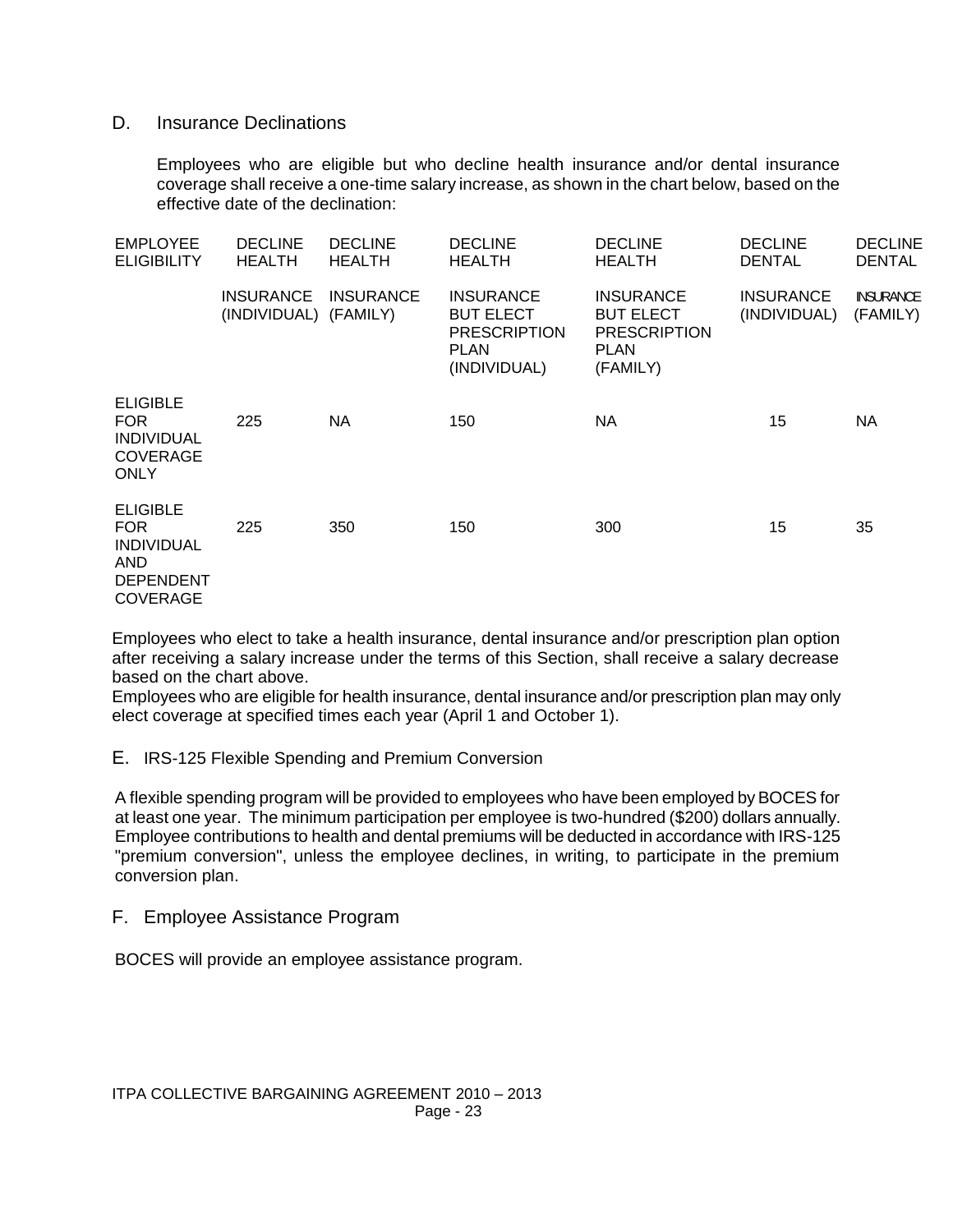# Article 19 **Retirement**

- A. The BOCES will participate in the New York State Employees Retirement Plan 75-I, and the appropriate Teachers Retirement Plan.
- B. Each bargaining unit member with ten years of service with BOCES who retires after July 1, 1993 will be eligible for an award of money. This award shall be sixty-five (\$65) dollars times the number of unused sick days the bargaining unit member has, to a limit of 225 days. Such contribution will be made to a 403(b) program able to accept employer contributions as defined in the Internal Revenue Code.
- C. Mandatory Clauses
- 1. **No Cash Option** No employee may receive cash in lieu of or as an alternative to any of the Employer's Non-elective Contribution(s) described herein.
- 2. **Contribution Limitations** In any applicable year, the maximum Employer Contribution shall not cause an employee's 403(b) account to exceed the applicable contribution limit under Section 415(c)(1) of the Code, as adjusted for cost-of-living increases. For Employer Nonelective Contributions made post-employment to former employees' 403(b) account, the Contribution Limit shall be based on the employee's compensation, as determined under Section 403(b)(3) of the Code and in any event, no Employer Non-elective Contribution shall be made on behalf of such former employee after the fifth taxable year following the taxable year in which that employee terminated employment.

In the event that the calculation of the Employer Non-elective Contribution referenced in any of the preceding paragraphs exceed the applicable Contribution Limits, the excess amount shall be handled by the Employer as follows:

- A. For all members in the New York State Teachers' Retirement System ("TRS") with a membership date before June 17, 1971, the Employer shall first make an Employer Non elective Contribution up to the Contribution Limit of the *Internal Revenue Code* and then pay any excess amount as compensation directly to the Employee. In no instance shall the Employee have any rights to, including the ability to receive, any excess amount as compensation unless and until the Contribution Limit of the *Internal Revenue Code* are fully met through payment of the Employer's Non-Elective Contribution; and
- B. For all members in the New York State Teachers Retirement System ("TRS") with a membership date in the TRS on or after June 17, 1971, and for all members in the New York State Employees' Retirement System regardless of their membership date, the Employer shall first make an Employer Non-elective Contribution up to the Contribution Limit of the *Internal Revenue Code*. To the extent that the Employer Non-elective Contribution exceeds the contribution Limit, such excess shall be reallocated to the Employee the following year as an employer Non-elective Contribution (which Contribution shall not exceed the maximum amount permitted under the Code), and in January of each subsequent year for up to four (4) years after he year of the Employee's employment severance, until such time as the employer Non-elective contribution is fully deposited into the Employee's 403(b) account. In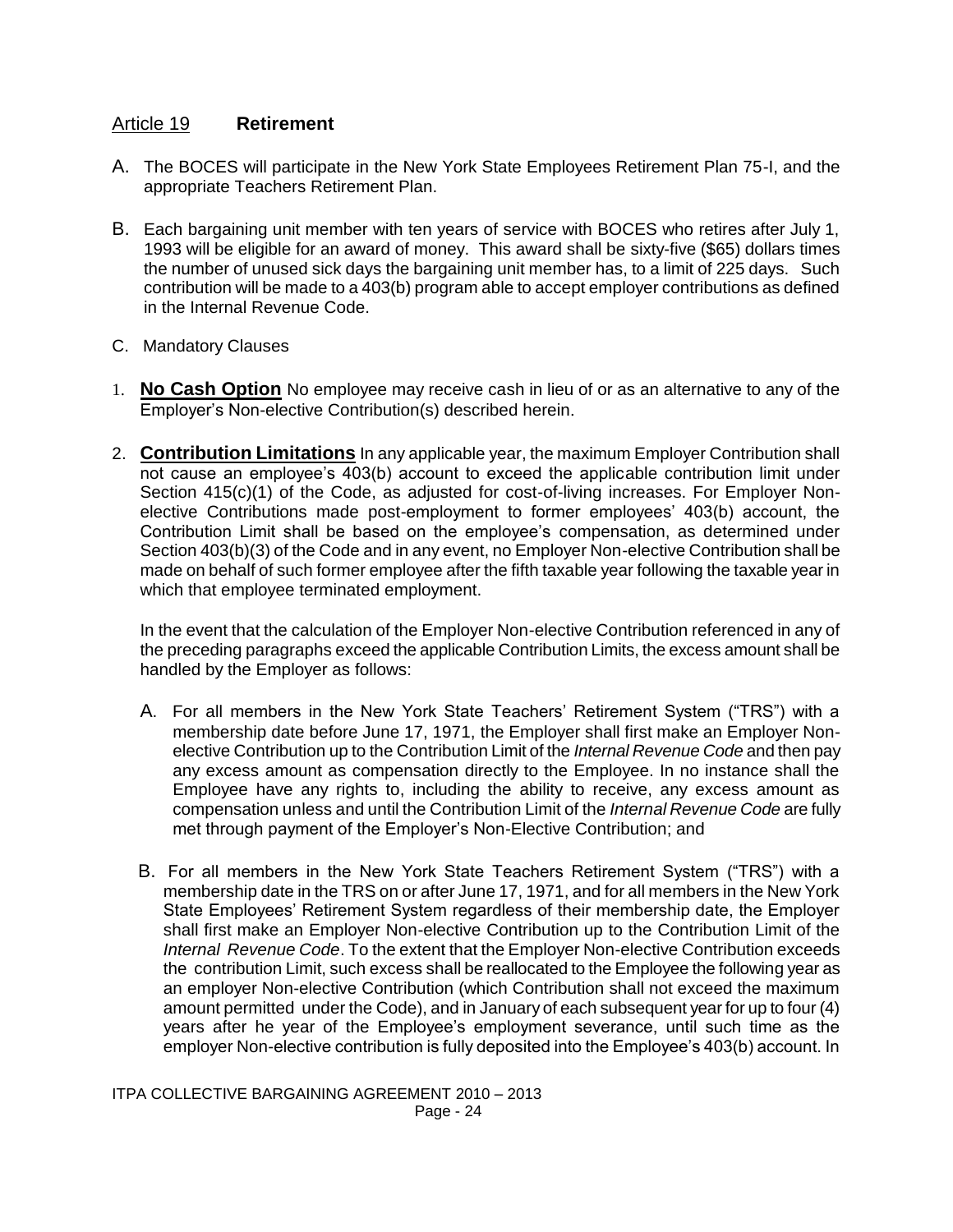no case shall the Employer non-elective Contribution exceed the Contribution Limit of the *Internal Revenue Code*

- 3. **403(b) Accounts** Employer contributions shall be deposited into the 403(b) account selected by employee to receive Employer contributions, provided such account will accept Employer Non-elective Contributions. If the employee does not designate a 403(b) account to receive Employer's contributions, or if the account designated will not accept Employer's Non-elective Contributions for any reason, then Employer shall deposit contributions, in the name of the employee, into the endorsed 403(b) program.
- 4. **Tier I Adjustments** Tier I members with membership dates prior to June 17, 1971, Employer Non-elective Contribution hereunder will be reported as non-regular compensation to the New York State Teachers' Retirement System.
- 5. This MOA shall be subject to IRS regulations and rulings. Should any portion be declared contrary to law, then such portion shall not be deemed valid and subsisting, but all other portions shall continue in full force and effect. As to those portions declared contrary to law, the Association and Employer shall promptly meet and alter those portions in order to provide the same or similar benefit(s) which conform, as closest as possible, to the original intent of the parties.
- 6. This MOA shall further be subject to the approval of the 403(b) Provider, which shall review the MOA solely as a matter of form and as the provider of investment products designed to meet the requirements of Section 403(b) of the *Internal Revenue Code*. Upon request, ING Life Insurance and Annuity Company ("ILIAC") agrees to provide the Employer with ILIAC's standard hold harmless agreement where the Employer has selected ILIAC as the provider of 403(b) accounts for receipt of Employer Non-elective Contributions.
- 7. Both the Employer and Employee are responsible for providing accurate information to the 403(b) Provider. This information includes both Elective and Employer Non-Elective Contributions and the amount of the participant's Includible Compensation.
- 8. **Employer Non-Elective Contribution Equal to Termination Pay** The Employer agrees to make an Employer Non-elective Contribution to the 403(b) account of each covered employee, who severs their employment with the Employer during the contract year and who is eligible to apply for and who commences their retirement from the state sponsored retirement system. The amount of Employer's contribution for each eligible employee shall equal the value of each such employee's accumulated leave days, determined in accordance with this Article. The Employer shall make the maximum contribution permitted under Section 415(c)(1) of the Internal Revenue Code of 1986, as amended, for the year in which the employee severs employment. The Employer shall deposit the contribution no later than **90** days, following the employee's severance date.

In the event of the retired employee's death, any balance held by BOCES will be paid to the estate of the retiree.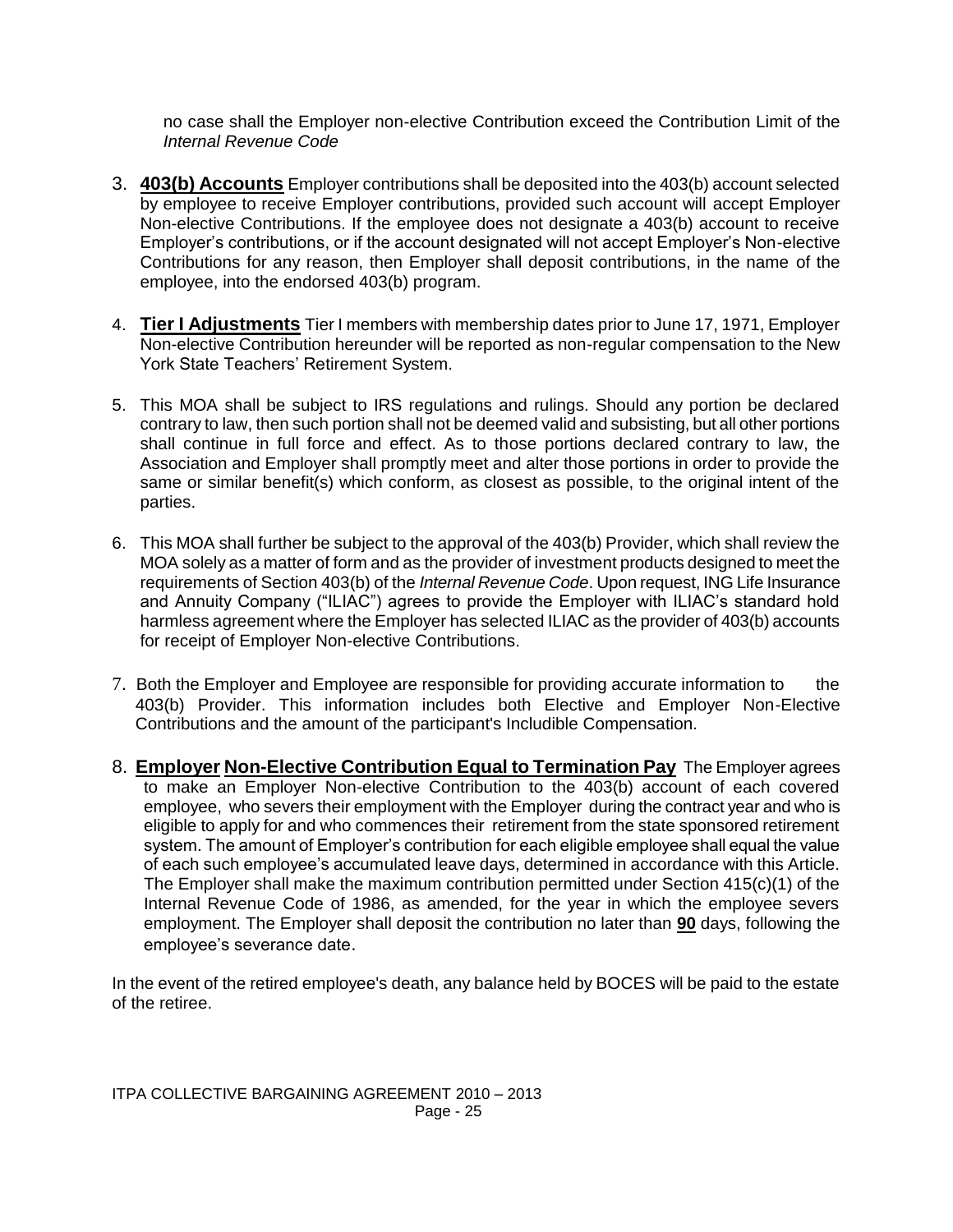# Article 20 **Seniority**

- A. In relation to seniority, Civil Service law and Education law will apply.
- B. In reduction of work force, the BOCES will give employees so affected, based on seniority within classification, fifteen (15) days notice of such layoff. The ITPA representatives will receive a copy of said notice.
- C. If a reduction in work force is being considered, a seniority listing within classification will be made available to ITPA representatives.

# Article 21 **New Hire**

- A. Job openings will be posted, by management, for ten (10) working days. Any person desiring such position may apply for and be given consideration under the terms of this Article.
- B. Every new hire placed in a position covered by this Agreement must serve a probationary period. The purpose of this period is to allow the immediate supervisor time to evaluate performance of the employee before permanent status is confirmed.

If a probationary employee is to be terminated, he/she will be given prior notification stating the reason for termination, and the probationary employee will have the right to meet with his/her supervisor to discuss the reason.

C. Certified personnel shall follow those requirements as defined by law.

# Article 22 **Personnel File**

- A. Any employee will have the right, upon notice of one (1) working day, to review his/her personnel file in the presence of a BOCES official designated by the Superintendent for that purpose. Upon request, the employee will receive a copy of any document in the personnel folder and may answer anything deemed to be adverse, or which he/she believes to be unjust. All confidential communications from the employee's former employer(s) shall be removed prior to this review.
- B. Material designated for the personnel file will have "cc: Personnel File" placed on that material. Material destined for the employee's file will not be placed in the file until after the employee has been notified that such materials are to be placed in the file.

# Article 23 **Personal Vehicle Use and Travel Expenses**

Any employee covered by this Agreement who is required by the BOCES and authorized in advance by his/her supervisor to use a personal vehicle in performance of duties on behalf of the BOCES, will be reimbursed for mileage so incurred at the prevailing IRS rate.